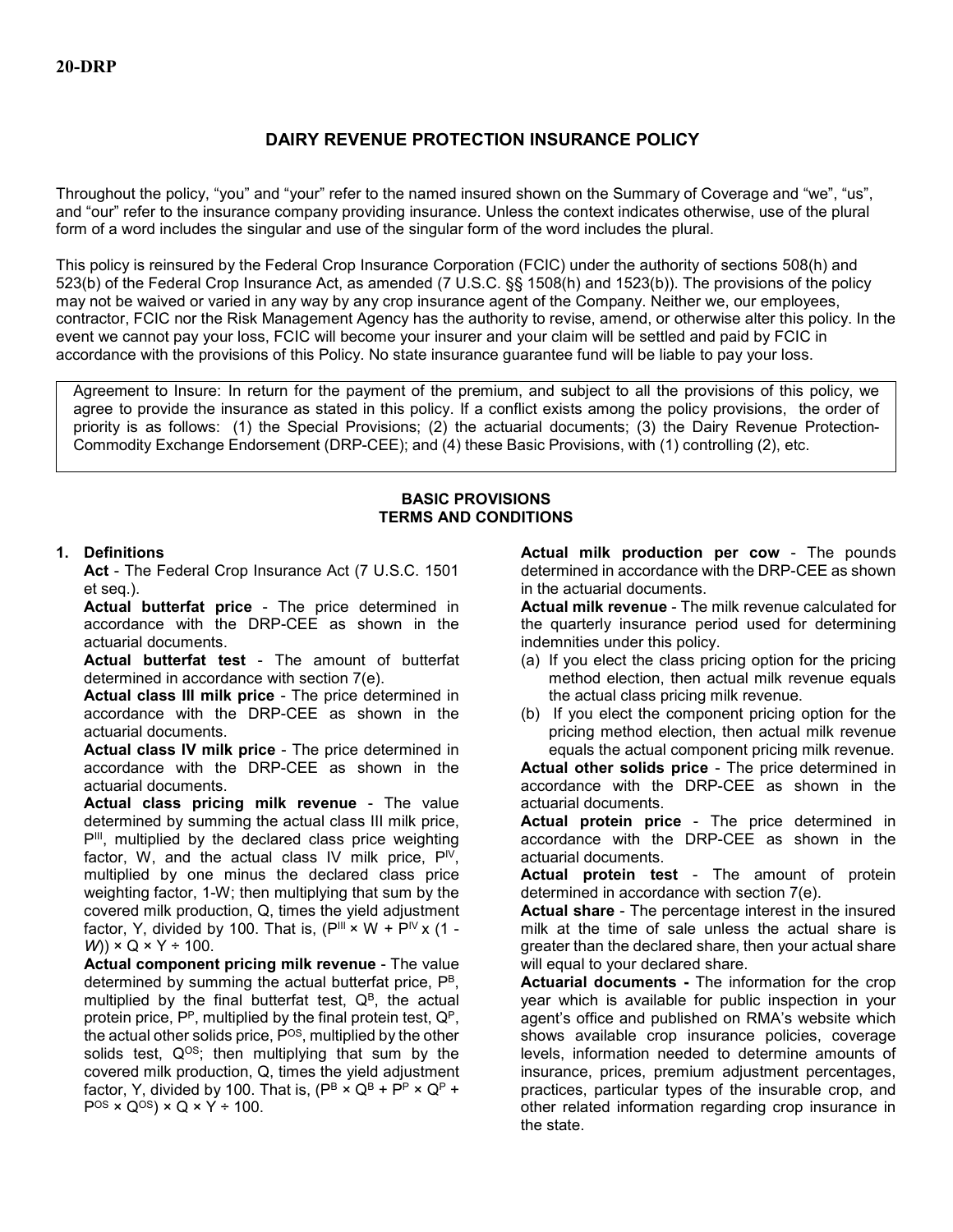**AMS** - Agricultural Marketing Service of the USDA or a successor agency.

**Application** - The form required to be completed by you, containing all the information required in section 2, and accepted by us before insurance coverage will commence. Only one application is required per state and all the milk produced within a state is covered under this policy. A separate application is required to insure milk produced in another state.

**Assignment of indemnity** - A transfer of policy rights, made on our form, and effective when approved in writing by us in accordance with section 13.

**Beginning farmer or rancher** - An individual who has not actively operated and managed a farm or ranch in any state, with an insurable interest in a crop or livestock as an owner-operator, landlord, tenant, or sharecropper for more than five crop years, as determined in accordance with FCIC procedures. Any crop year's insurable interest may, at your election, be excluded if earned while under the age of 18, while in full-time military service of the United States, or while in post-secondary education, in accordance with FCIC procedures. A person other than an individual may be eligible for beginning farmer or rancher benefits if there is at least one individual substantial beneficial interest holder and all individual substantial beneficial interest holders qualify as a beginning farmer or rancher.

**Business Day** – Monday through Friday unless the CME Dairy markets are closed for a scheduled holiday. In the case the CME Dairy markets are closed for a scheduled holiday the next business day will be based on the next day the CME Dairy markets reopens for trades.

**Cancellation date** - The calendar date specified in the actuarial documents on which coverage will automatically renew unless canceled in writing by either you or us or terminated in accordance with the policy terms.

**Class pricing option** - A pricing method election made by you. If you elect this pricing option, your coverage and indemnities will be determined using the class III and class IV milk prices.

**CME group** - The Chicago Mercantile Exchange Group.

**Component pricing option -** A pricing method election made by you. If you elect this option, your coverage and indemnities will be determined using component milk prices for butterfat, protein, and other solids.

**Contract change date** - The calendar date contained in the actuarial documents, by which changes to the policy, if any, will be made available in accordance with section 20 of these Basic Provisions.

**County** - Any county, parish, or other political subdivision of a state shown on your accepted application where the milk storage tank of your dairy operation is physically located. If your dairy operation spans multiple counties within the state, then the application county will be the county elected by the insured as indicated on the application.

**Coverage** - The insurance provided by this policy against insured loss of revenue as shown on the summary of coverage.

**Coverage level** - The coverage level percentage chosen by you, used to determine the revenue guarantee.

**Covered milk production** - The amount of Grade A milk production determined in accordance with section 7(d).

**Crop year -** The twelve-month period, beginning July 1 and ending the following June 30, which is designated by the calendar year in which it ends.

**Dairy operation** - A business commercially producing and marketing milk, produced from cows, as a single unit located in the United States. The dairy operation to be insured must be contained within one pooled production region.

**Days** - Calendar days.

**Declared butterfat test** - The pounds of milkfat contained in 100 pounds of your milk, as declared by you in accordance with section 3(c)(ii)(A).

**Declared class price weighting factor** - A percentage value, chosen by you, to be used for determining the expected class pricing milk revenue.

**Declared covered milk production** - The pounds of Grade A milk production chosen by you to insure for that quarter under each quarterly **c**overage endorsement.

**Declared protein test** - The pounds of milk protein contained in 100 pounds of your milk, as declared by you in accordance with section 3(c)(1)(ii)(B).

**Declared share** - The percentage interest in the insured milk as an owner at the time insurance attaches and indicated on the quarterly coverage endorsement. **Delinquent debt** - Has the same meaning as the term defined in 7 CFR part 400, subpart U.

**DRP-CEE** - The Dairy Revenue Protection Commodity Exchange Endorsement applicable for the crop year.

**Effective date** - The date coverage begins, as shown in the quarterly coverage endorsement. The effective date will always be the date the prices were published on the RMA website corresponding to your purchase date.

**End of quarterly insurance period, date of** - The date the insurance coverage provided by the quarterly coverage endorsement ceases.

**Expected butterfat price** - The price determined in accordance with the DRP-CEE as shown in the actuarial documents.

**Expected class III milk price** - The price determined in accordance with the DRP-CEE as shown in the actuarial documents.

**Expected class IV milk price** - The price determined in accordance with the DRP-CEE as shown in the actuarial documents.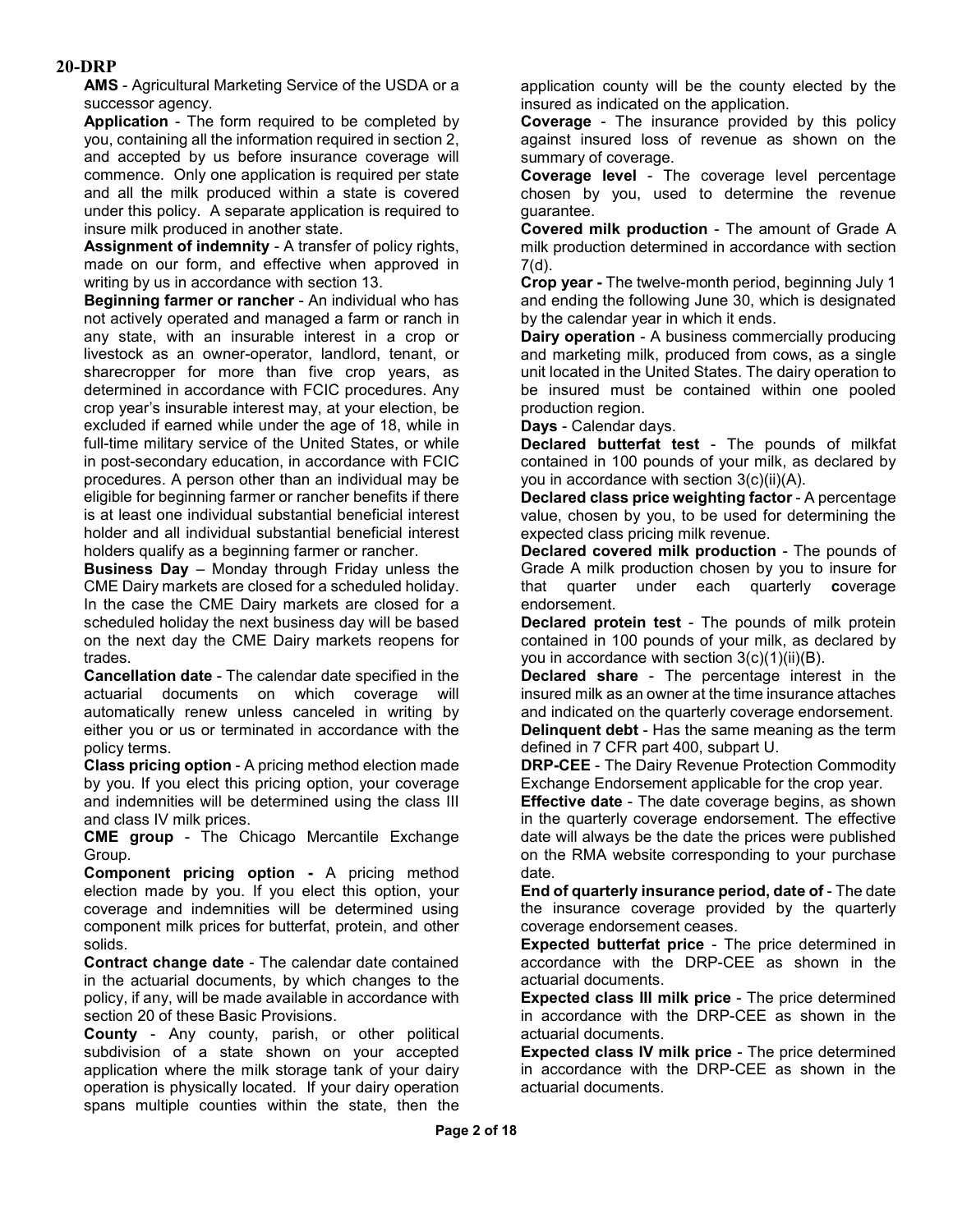**Expected class pricing milk revenue** - The value determined by summing the expected class III milk price,  $E(P^{\text{III}})$ , multiplied by the declared class price weighting factor, W, the expected class IV milk price,  $E(P^{\{V\}})$ , multiplied by one minus the declared class price weighting factor, 1-W; then multiplying that sum by the declared covered milk production, Q; divided by 100. That is,  $(E(P^{III}) \times W + E(P^{IV}) \times (1 - W)) \times Q \div 100$ .

**Expected component pricing milk revenue** - The value determined by summing the expected butterfat price,  $E(P^B)$ , multiplied by the declared butterfat test,  $Q^B$ , the expected protein price,  $E(P^P)$ , multiplied by the declared protein test,  $Q^P$ , and the expected other solids price,  $E(P^{OS})$ , multiplied by the other solids test,  $Q^{OS}$ ; then multiplying that sum by the declared covered milk production, Q; divided by 100. That is,  $(E(P^B) \times Q^B +$  $E(P^P) \times Q^P + E(P^{OS}) \times Q^{OS} \times Q + 100$ .

**Expected milk production per cow** - The pounds determined in accordance with the DRP-CEE as shown in the actuarial documents.

**Expected other solids price** - The price determined in accordance with the DRP-CEE as shown in the actuarial documents.

**Expected protein price** - The price determined in accordance with the DRP-CEE as shown in the actuarial documents.

**Expected revenue guarantee** - The milk revenue calculated for the quarterly insurance period used for determining coverage under this policy, calculated as:

- (a) If you elect the class pricing option, then expected revenue guarantee equals the expected class pricing milk revenue times your coverage level.
- (b) If you elect the component pricing option, then expected revenue guarantee equals the expected component pricing milk revenue times your coverage level.

**FCIC** - The Federal Crop Insurance Corporation, a wholly owned government corporation and agency within USDA.

**Final butterfat test** - The amount of butterfat determined in accordance with section 7(e).

**Final class pricing milk revenue** - The value determined by summing the expected class III milk price, E(P<sup>III</sup>), multiplied by the declared class price weighting factor, W, the expected class IV milk price,  $E(P^{\text{IV}})$ , multiplied by one minus the declared class price weighting factor, 1-W; then multiplying that sum by the covered milk production, Q; divided by 100. That is,  $(E(P^{III}) \times W + E(P^{IV}) \times (1 - W)) \times Q \div 100$ .

**Final component pricing milk revenue** - The value determined by summing the expected butterfat price,  $E(P^B)$ , multiplied by the final butterfat test,  $Q^B$ , the expected protein price,  $E(P<sup>P</sup>)$ , multiplied by the final protein test,  $Q<sup>P</sup>$ , and the expected other solids price,  $E(P^{OS})$ , multiplied by the other solids test,  $Q^{OS}$ ; then multiplying that sum by the covered milk production, Q; divided by 100. That is,  $(E(P^B) \times Q^B + E(P^P) \times Q^P +$  $E(P^{OS}) \times Q^{OS} \times Q \div 100$ .

**Final protein test** - The amount of protein determined in accordance with section 7(e).

**Final revenue guarantee -** The milk revenue calculated for the quarterly insurance period used for determining indemnities under this policy, calculated as:

- (a) If you elect the class pricing option, then the final revenue guarantee equals the final class pricing milk revenue times your coverage level.
- (b) If you elect the component pricing option, then the final revenue guarantee equals the final component pricing milk revenue times your coverage level.

**Insured** - The named person as shown on the application accepted by us. This term does not extend to any other person having a share or interest in the animals, such as a partnership, landlord, or any other person unless also specifically indicated on the application as the insured.

**Liability -** The maximum amount payable under this policy for any given quarterly coverage endorsement. The liability equals the expected revenue guarantee x declared share x protection factor.

**Limit movement** - The maximum price change based on the CME group current daily price limit for milk or dairy commodity futures.

**Limited resource farmer or rancher** - Has the same meaning as the term defined by USDA at [https://lrftool.sc.egov.usda.gov/LRP\\_Definition.aspx](https://lrftool.sc.egov.usda.gov/LRP_Definition.aspx) or successor website.

**Milk** – Grade A milk produced from any species of domesticated mammal of the family Bovidae commonly grown for production of dairy products, also referred to as dairy cows.

**Milk marketings** - The total amount of milk sold by the insured dairy operation during the quarterly insurance period and for which the dairy operation has proof of sale.

**Milk marketing records** - The supporting documents that provide the information required in section 3(d).

**Milk production worksheet** - A report submitted by you on our form showing for each month your milk marketings and, if applicable, the butterfat test and protein test during the months insured under this policy for the applicable quarterly coverage endorsements in accordance with section 3(d).

**NASS** - National Agricultural Statistics Service of the USDA.

**Notice of probable loss** - Our notice to you of a probable loss on your insured milk.

**Offset**- The act of deducting one amount from another amount.

**Other solids test** - The pounds of other milk solids contained in 100 pounds of your milk, fixed at 5.7 pounds.

**Person** - An individual, partnership, association, corporation, estate, trust, or other legal entity, and wherever applicable, a State or a political subdivision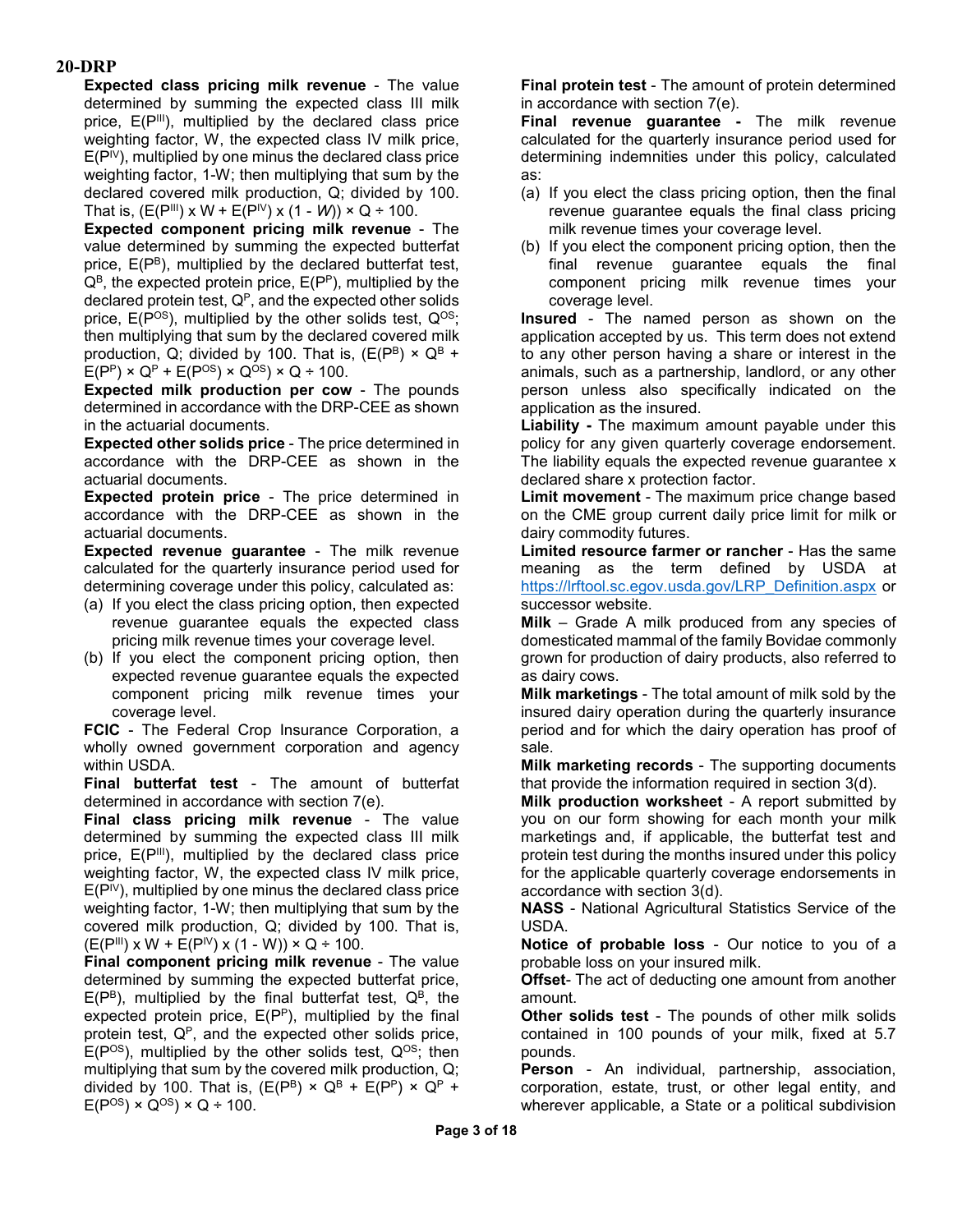or agency of a State. "Person" does not include the United States Government or any agency thereof.

**Policy** - The agreement between you and us to insure an agricultural commodity consisting of the accepted application, these provisions, the Special Provisions, the DRP-CEE, the quarterly coverage endorsement, the actuarial documents for the insured commodity and the applicable regulations published in 7 CFR chapter IV.

**Pooled production region(s)** - The states within a region, as specified in the DRP-CEE.

**Premium** - The amount you owe us for coverage based on the liability during the quarter in accordance with section 5.

**Premium billing date** - The earliest date upon which you will be billed for the quarterly insurance period selected on your quarterly coverage endorsement. The premium billing date is contained in the actuarial documents.

**Protection factor** - A numeric value chosen by you for each type and practice in accordance with section  $3(c)(6)(i)$ .

**Quarter** - A three-month time period designated in the actuarial documents.

**Quarterly coverage endorsement** - An endorsement to the policy necessary to provide coverage that includes information about the quarterly insurance period and coverage options.

**Quarterly Insurance period** - The three-month period, corresponding to up to five of the eight quarters for which coverage is available under the quarterly coverage endorsement, designated in the summary of coverage to which this policy is applicable. For example: from July 1 to September 15 the practices 801 – 805 are available, from September 16 – December 16 the practices 802 – 806 are available and June 16 – June 30 the practices 805 – 808 are available. See the actuarial documents for additional detail on insurable quarterly insurance periods.

**RMA** - Risk Management Agency, an agency within USDA.

**RMA's website -** A website hosted by RMA and located at [http://www.rma.usda.gov/ o](http://www.rma.usda.gov/)r a successor website.

**Sales closing date** - The sales closing date is each day, in the specified sales timeframe, during which coverage is available for purchase.

**Sales period** - The period of time that begins when the coverage prices and rates are validated and ends at 9:00 AM Central time of the following business day in which you can purchase quarterly endorsements.

**Sales period begin date** - A date contained in the actuarial documents citing the first date coverage for a specific quarterly insurance period becomes available to be offered for the crop year.

**Sales period end date** - A date contained in the actuarial documents citing the last date coverage for a specified quarterly insurance period will be available to be offered for the crop year.

**Share** - The lesser of your percentage interest in the insured milk as an owner at the time insurance attaches or at the time of sale. Persons who lease or hold some other interest in the milk other than as an owner are not considered to have a share in the milk.

**Special Provisions -** The part of the policy that contains specific provisions of insurance for each insured crop that may vary by geographic area.

**State** - The state shown on your accepted application. **Substantial beneficial interest** - An interest held by any person of at least ten percent in you (e.g., there are two partnerships that each have a 50 percent interest in you and each partnership is made up of two individuals, each with a 50 percent share in the partnership. In this case, each individual would be considered to have a 25 percent interest in you, and both the partnerships and the individuals would have a substantial beneficial interest in you.The spouses of the individuals would not be considered to have a substantial beneficial interest unless the spouse was one of the individuals that made up the partnership. However, if each partnership is made up of six individuals with equal interests, then each would only have an 8.33 percent interest in you and although the partnership would still have a substantial beneficial interest in you, the individuals would not for the purposes of reporting in section 2). The spouse of any individual applicant or individual insured will be presumed to have a substantial beneficial interest in the applicant or insured unless the spouses can prove they are legally separated or otherwise legally separate under the applicable State dissolution of marriage laws. Any child of an individual applicant or individual insured will not be considered to have a substantial beneficial interest in the applicant or insured unless the child has a separate legal interest in such person.

**Summary of coverage** - Our statement to you, based upon your quarterly coverage endorsement, specifying the quarterly insurance period, coverage options, liability and the premium.

**Termination date** - The calendar date contained in the actuarial documents upon which your insurance ceases to be in effect because of nonpayment of any amount due us under the policy, including premium.

**USDA** - The United States Department of Agriculture. **Veteran Farmer or Rancher** An individual who has served in the [active military, naval, or air service](https://www.law.cornell.edu/definitions/uscode.php?width=840&height=800&iframe=true&def_id=38-USC-1994457193-746307971&term_occur=1&term_src=title:38:part:I:chapter:1:section:101) in the Armed Forces, and was discharged or released under conditions other than dishonorable in the Armed Forces, and: has not operated a farm or ranch; has operated a farm or ranch for not more than five years; or is a veteran who has first obtained status as a veteran during the most recent five-year period. A person other than an individual may be eligible for veteran farmer or rancher benefits if there is at least one individual substantial beneficial interest holder and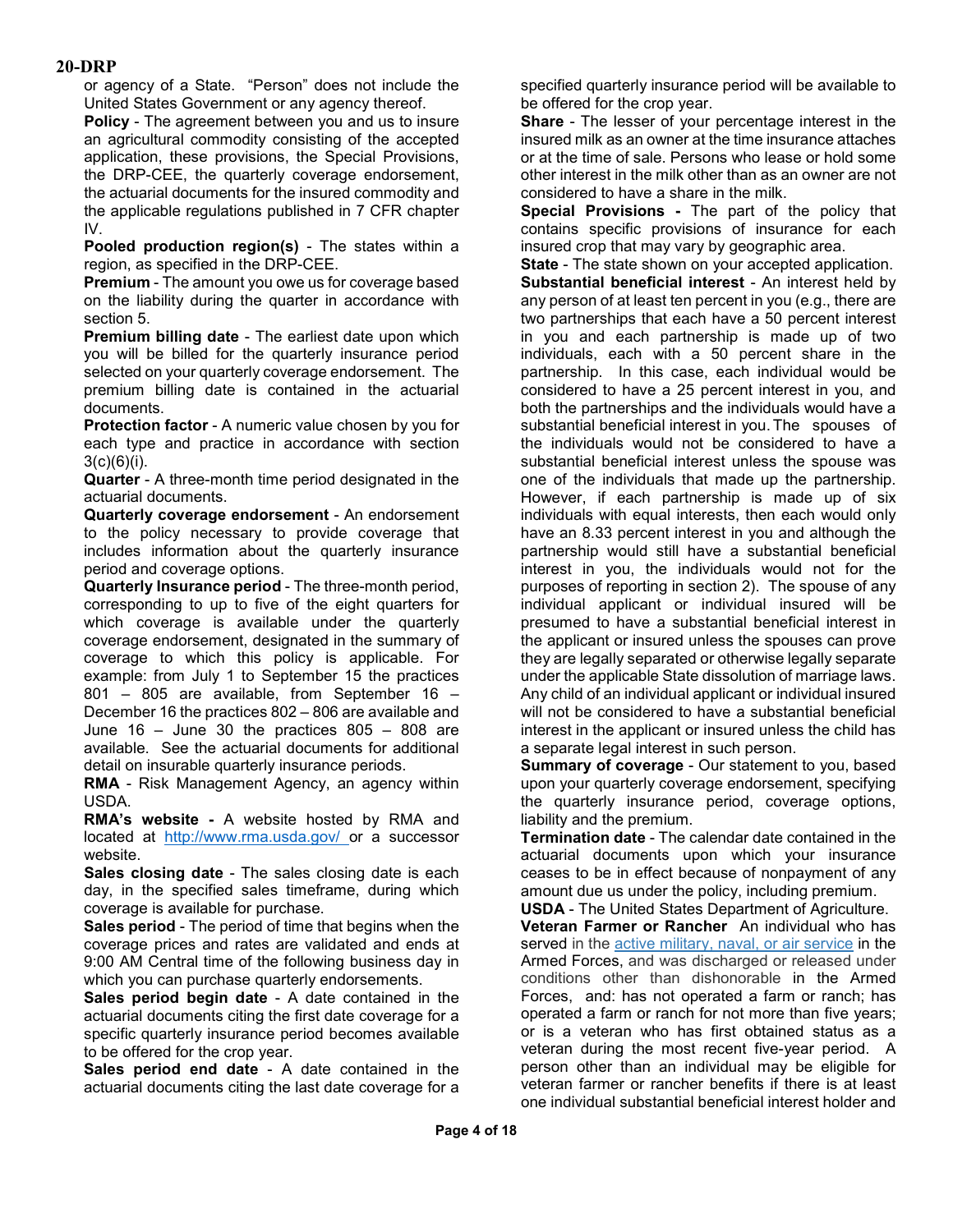all substantial beneficial interest holders qualify as a veteran farmer or rancher, unless the substantial beneficial interest holder is a spouse. A spouse's veteran farmer or rancher status does not impact whether an individual is considered a veteran farmer or rancher.

**Void** - When the Policy is considered not to have existed for a crop year.

**Yield adjustment factor** - The factor determined by dividing actual milk production per cow by expected milk production per cow.

- **2. Life of Policy, Cancellation, and Termination**
	- (a) The application must be completed by you and received by us not later than the sales closing date. If cancellation or termination of insurance coverage occurs for any reason, including but not limited to indebtedness, suspension, debarment, disqualification, cancellation by you or us or violation of the controlled substance provisions of the Food Security Act of 1985, a new application must be filed for the crop.
		- (b) Coverage will not be provided if you are ineligible under the policy or under any Federal statute or regulation.
		- (c) Coverage will not be provided if your dairy operation is not contained within a pooled production region, or if you do not have a share in the milk to be insured.
		- (d) This is a continuous policy and will remain in effect for each crop year following the acceptance of the original application until canceled by you in accordance with the terms of the policy or terminated by operation of the terms of the policy or by us. In accordance with section 20, FCIC may change the coverage provided from year to year.
		- (e) With respect to your application for insurance:
			- (1) You must include your social security number (SSN) if you are an individual (if you are an individual applicant operating as a business, you may provide an employer identification number (EIN) but you must also provide your SSN); or
			- (2) You must include your EIN if you are a person other than an individual;
			- (3) In addition to the requirements of section 2(e)(1) or (2), you must include the following for all persons who have a substantial beneficial interest in you:
				- (i) The SSN for individuals; or
				- (ii) The EIN for persons other than individuals and the SSNs for all individuals that comprise the person with the EIN if such individuals have a substantial beneficial interest in you;
			- (4) You must include:
				- (i) Your election of plan of insurance; state; county; the crop 'milk'; and any other

material information required on the application to insure your milk; and

- (ii) All information required in section  $2(e)(4)(i)$ or your application will not be accepted and no coverage will be provided;
- (5) Your application will not be accepted and no insurance will be provided for the year of application if the application does not contain your SSN or EIN. If your application contains an incorrect SSN or EIN for you, your application will be considered not to have been accepted, no insurance will be provided for the year of application and for any subsequent crop years, as applicable, and such policies will be void if:
	- (i) Such number is not corrected by you; or
	- (ii) You correct the SSN or EIN but:
		- (A) You cannot prove that any error was inadvertent (Simply stating the error was inadvertent is not sufficient to prove the error was inadvertent); or
		- (B) It is determined that the incorrect number would have allowed you to obtain disproportionate benefits under the crop insurance program, you are determined to be ineligible for insurance or you could avoid an obligation or requirement under any State or Federal law;
- (6) With respect to persons with a substantial beneficial interest in you:
	- (i) The coverage for all expected revenue included on your application will be reduced proportionately by the percentage interest in you of persons with a substantial beneficial interest in you (presumed to be 50 percent for spouses of individuals) if the SSNs or EINs of such persons are included on your application, the SSNs or EINs are correct, and the persons with a substantial beneficial interest in you are ineligible for insurance;
	- (ii) Your policies for all commodities included on your application, and for all applicable crop years, will be void if the SSN or EIN of any person with a substantial beneficial interest in you is incorrect or is not included on your application and:
		- (A) Such number is not corrected or provided by you, as applicable;
		- (B) You cannot prove that any error or omission was inadvertent (Simply stating the error or omission was inadvertent is not sufficient to prove the error or omission was inadvertent); or
		- (C) Even after the correct SSN or EIN is provided by you, it is determined that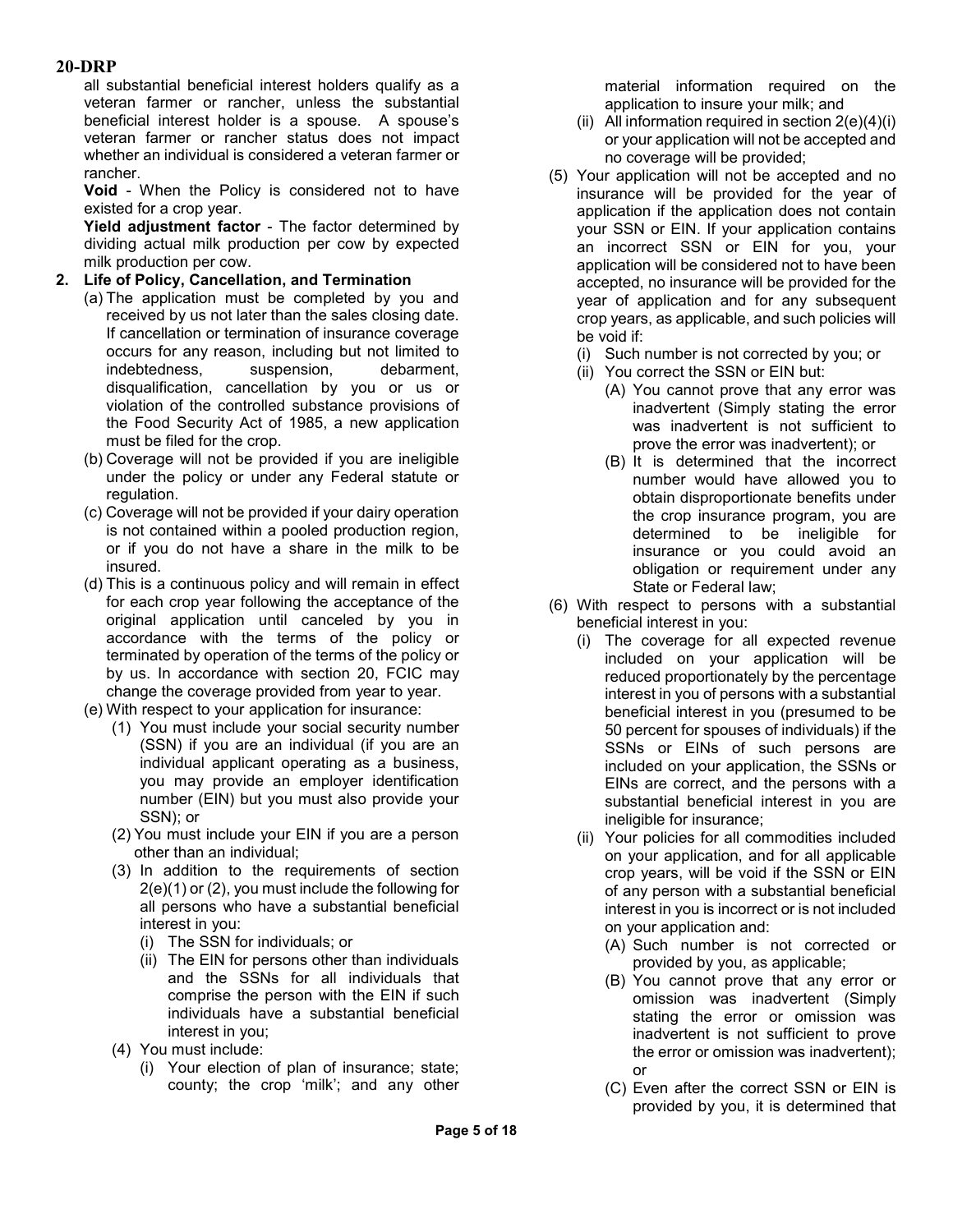the incorrect or omitted SSN or EIN would have allowed you to obtain disproportionate benefits under the crop insurance program, the person with a substantial beneficial interest in you is determined to be ineligible for insurance, or you or the person with a substantial beneficial interest in you could avoid an obligation or requirement under any State or Federal law; or

- (iii) Except as provided in sections  $2(e)(6)(ii)(B)$  and  $(C)$ , your policies will not be voided if you subsequently provide the correct SSN or EIN for persons with a substantial beneficial interest in you and the persons are eligible for insurance;
- (7) When any of your policies are void under sections  $2(e)(5)$  or  $(6)$ :
	- (i) You must repay any indemnity that may have been paid for all applicable commodities and any crop years determined by us;
	- (ii) Even though the policies are void, you will still be required to pay an amount equal to 20 percent of the premium that you would otherwise be required to pay; and
	- (iii) If you previously paid premium or administrative fees, any amount in excess of the amount required in section 2(e)(7)(ii) will be returned to you;
- (8) Notwithstanding any of the provisions in this section, if you certify to an incorrect SSN or EIN, or receive an indemnity and the SSN or EIN was not correct, you may be subject to civil, criminal or administrative sanctions;
- (9) If any of the information regarding persons with a substantial beneficial interest in you changes after the cancellation date for the previous crop year, you must revise your application by the cancellation date for the current crop year to reflect the correct information. However, if such information changed less than 30 days before the cancellation date for the current crop year, you must revise your application by the cancellation date for the next crop year. If you fail to provide the required revisions, the provisions in section 2(e)(6) will apply; and
- (10)If you are, or a person with a substantial beneficial interest in you is, not eligible to obtain a SSN or EIN, whichever is required, you must request an assigned number for the purposes of this policy from us:
	- (i) A number will be provided only if you can demonstrate you are, or a person with a substantial beneficial interest in you is, eligible to receive Federal benefits;
- (ii) If a number cannot be provided for you in accordance with section 2(e)(10)(i), your application will not be accepted; or
- (iii) If a number cannot be provided for any person with a substantial beneficial interest in you in accordance with section 2(e)(10)(i), the amount of coverage for all crops on the application will be reduced proportionately by the percentage interest of such person in you.
- (f) After acceptance of the application, you may not cancel this policy for the initial crop year. Thereafter, the policy will continue in force for each succeeding crop year unless canceled or terminated as provided below.
- (g) Either you or we may cancel this policy after the initial crop year by providing written notice to the other on or before the cancellation date in accordance with section 2(l).
- (h) Any amount due to us for any policy authorized under the Act will be offset from any indemnity due you for this or any other crop insured with us under the authority of the Act.
	- (1) Even if your claim has not yet been paid, you must still pay the premium on or before the termination date for you to remain eligible for insurance.
	- (2) If you and we agree, your premium can be offset from any indemnity payment due you, even if it is prior to the billing date of the premium.
	- (3) If we offset any amount due us from an indemnity owed to you, the date of payment for the purpose of determining whether you have a delinquent debt will be the date that you submit the claim for indemnity in accordance with section 7 (Determining Indemnities).
- (i) A delinquent debt for any policy will make you ineligible to obtain crop insurance authorized under the Act for any subsequent crop year and result in termination of all policies in accordance with section 2(i)(2).
	- (1) With respect to ineligibility:
		- (i) Ineligibility for crop insurance will be effective on:
			- (A) The date that a policy was terminated in accordance with section 2(i)(2) for the crop for which you failed to pay premium, an administrative fee, or any related interest owed, as applicable;
			- (B) The payment due date contained in any notification of indebtedness for any overpaid indemnity if you fail to pay the amount owed, including any related interest owed, as applicable, by such due date; or
			- (C) The termination date for the crop year prior to the crop year in which a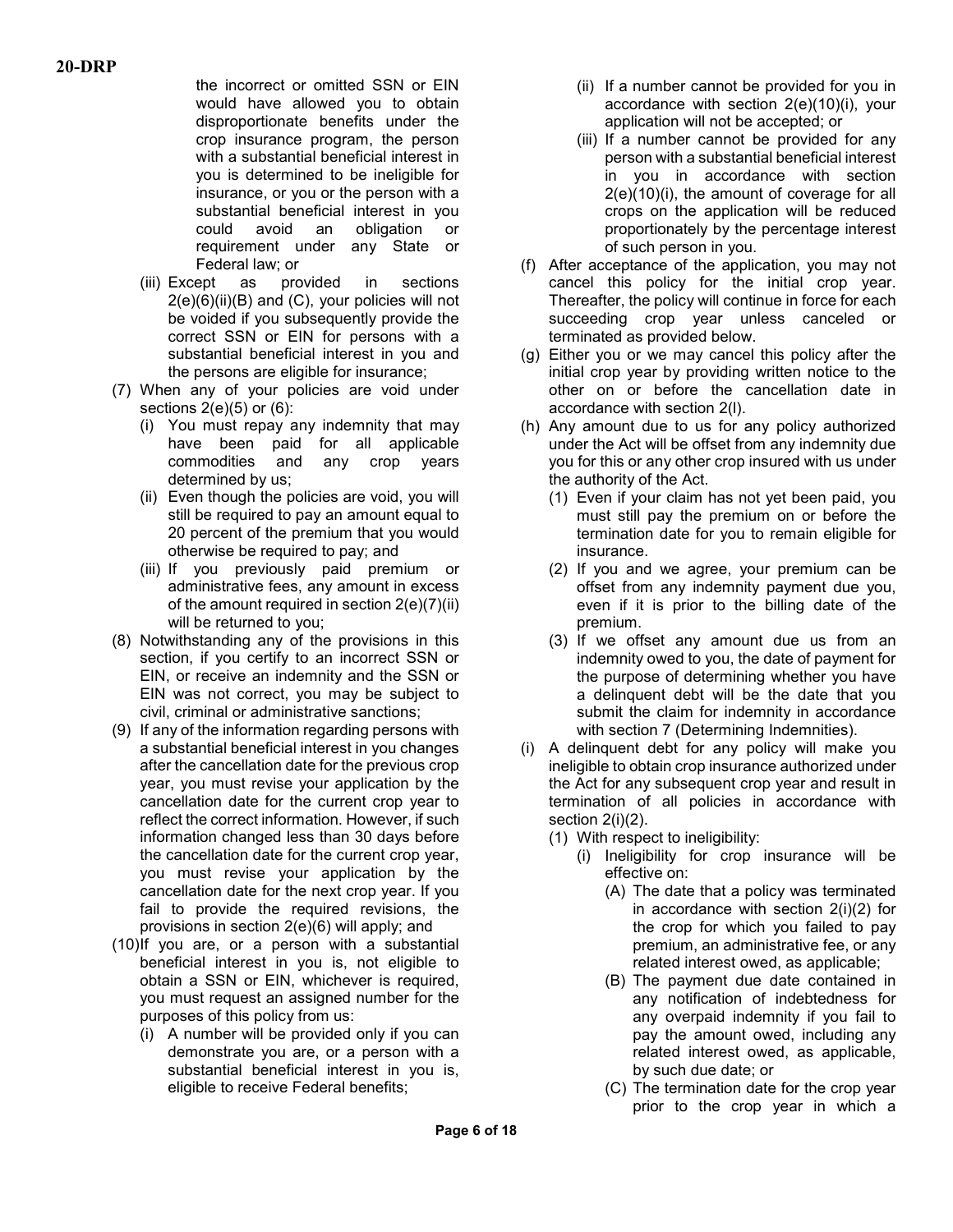scheduled payment is due under a written payment agreement if you fail to pay the amount owed by any payment date in any agreement to pay the debt;

- (ii) If you are ineligible and a policy has been terminated in accordance with section 2(i)(2), you will not receive any indemnity and such ineligibility and termination of the policy may affect your eligibility for benefits under other USDA programs. Any indemnity payment that may be owed for the policy before it has been terminated will remain owed to you, but may be offset in accordance with section 2(h), unless your policy was terminated in accordance with sections  $2(i)(2)(i)(A)$ ,  $(B)$ , or  $(D)$ .
- (2) With respect to termination:
	- (i) Termination will be effective on:
		- (A) For a policy with unpaid administrative fees or premiums, the termination date immediately subsequent to the billing date for the crop year (For policies which the sales closing date is prior to the termination date, such policies will terminate for the current crop year even if insurance attached prior to the termination date. Such termination will be considered effective as of the sales closing date and no insurance will be considered to have attached for the crop year and no indemnity will be owed);
		- (B) For a policy with other amounts due, the termination date immediately following the date you have a delinquent debt (For policies for which the sales closing date is prior to the termination date, such policies will terminate for the current crop year even if insurance attached prior to the termination date. Such termination will be considered effective as of the sales closing date and no insurance will be considered to have attached for the crop year and no indemnity will be owed);
		- (C) For all other policies that are issued by us under the authority of the Act, the termination date that coincides with the termination date for the policy with the delinquent debt or, if there is no coincidental termination date, the termination date immediately following the date you become ineligible;
		- (D) For execution of a written payment agreement and failure to make any scheduled payment, the termination

date for the crop year prior to the crop year in which you failed to make the scheduled payment (for this purpose only, the crop year will start the day after the termination date and end on the next termination date, e.g., if the termination date is November 30 and you fail to make a payment on November 15, 2019, your policy will terminate on November 30, 2018, for the 2019 crop year); or

- (ii) For all policies terminated under sections  $2(i)(2)(i)(A)$ ,  $(B)$ , or  $(D)$ , any indemnities paid subsequent to the termination date must be repaid.
- (iii) Once the policy is terminated, it cannot be reinstated for the current crop year unless: (A) The termination was in error;
	- (B) The Administrator of the Risk Management Agency, at his or her sole discretion, determines that the following are met:
		- (1) In accordance with 7 CFR part 400, subpart U, and FCIC issued procedures, you provide documentation that your failure to pay your debt is due to an unforeseen or unavoidable event or an extraordinary weather event that created an impossible situation for you to make timely payment;
		- (2) You remit full payment of the delinquent debt owed to us or FCIC with your request submitted in accordance with section  $2(i)(2)(iii)(B)(3);$  and
- (3) You submit a written request for reinstatement of your policy to us no later than 60 days after the termination date or the missed payment date of a previously executed written payment agreement, or in the case of overpaid indemnity or any amount that became due after the termination date, the due date specified in the notice to you of the amount due, if applicable.
	- (i) If authorization for reinstatement, as defined in 7 CFR part 400, subpart U, is granted, your policies will be reinstated effective at the beginning of the crop year for which you were determined ineligible, and you will be entitled to all applicable benefits under such policies, provided you meet all eligibility requirements and comply with the terms of the policy; and
	- (ii) There is no evidence of fraud or misrepresentation; or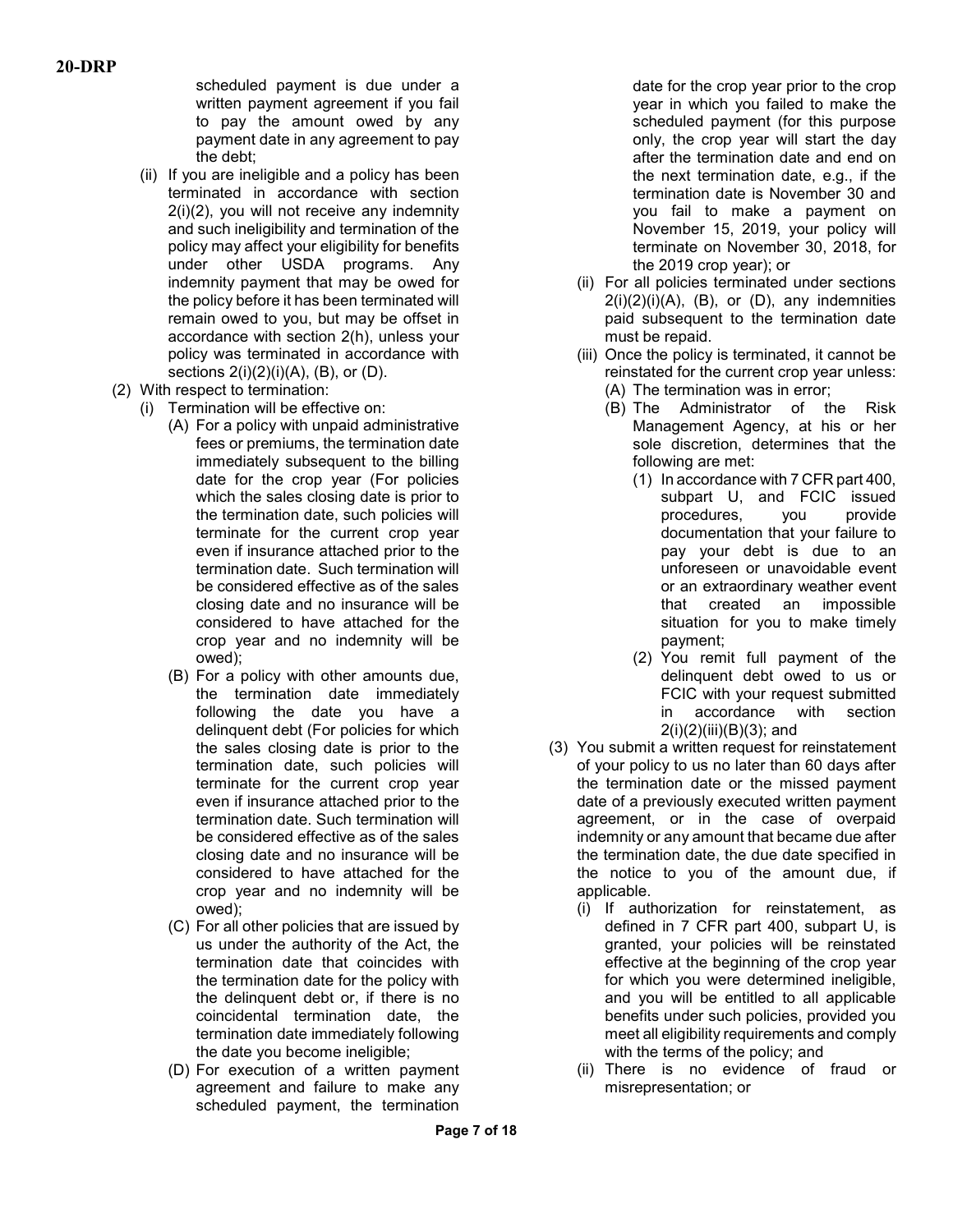- (C) We determine that, in accordance with 7 CFR part 400, subpart U, and FCIC issued procedures, the following are met:
	- (1) You can demonstrate:
		- (i) You made timely payment for the amount of premium owed but you inadvertently omitted some small amount, such as the most recent month's interest or a small administrative fee;
		- (ii) The amount of the payment was clearly transposed from the amount that was otherwise due (For example, you owed \$892 but you paid \$829); or
		- (iii) You timely made the full payment of the amount owed but the delivery of that<br>payment was delaved. and was payment was delayed, and postmarked no more than seven calendar days after the termination date or the missed payment date of a previously executed written payment agreement, or in the case of overpaid indemnity or any amount that became due after the termination date, the due date specified in a notice to you of an amount due, as applicable.
	- (2) You remit full payment of the delinquent debt owed to us; and
	- (3) You submit a written request for reinstatement of your policy to us in accordance with 7 CFR part 400, subpart U, and applicable procedures no later than 30 days after the termination date or the missed payment date of a previously executed written payment agreement, or in the case of overpaid indemnity or any amount that became due after the termination date, the due date specified in the notice to you of the amount due, if applicable; and
	- (4) If authorization for reinstatement, as defined in 7 CFR part 400, subpart U, is granted, your policies will be reinstated effective at the beginning of the crop year for which you were determined ineligible, and you will be entitled to all applicable benefits under such policies, provided you meet all eligibility requirements and comply with the terms of the policy; and
	- (5) There is no evidence of fraud or misrepresentation.
		- (iv) A determination made under:
			- (A) Section  $2(i)(2)(iii)(B)$  may only be appealed to the National Appeals Division in accordance with 7 CFR part 11; and
			- (B) Section  $2(i)(2)(iii)(C)$  may only be appealed in accordance with section 19.
	- (3) To regain eligibility, you must:
		- (i) Repay the delinquent debt in full;
- (ii) Execute a written payment agreement, in accordance with 7 CFR part 400, subpart U, and make payments in accordance with the agreement; or
- (iii) Have your debts discharged in bankruptcy.
- (4) After you become eligible for crop or livestock insurance, if you want to obtain coverage for your crops or livestock, you must submit a new application on or before the sales closing date for the crop (Since applications for crop insurance cannot be accepted after the sales closing date, if you make any payment after the sales closing date, you cannot apply for insurance until the next available sales closing date).
- (5) For example, for the 2019 crop year, if you purchase Dairy Revenue Protection (DRP), with a termination date of December 31, 2020 and you do not pay the premium or other amounts due for DRP by the termination date, your livestock policies will terminate retroactive to the sales closing date that is immediately subsequent to the sales period for which the premium is delinquent, even if insurance has already attached to a subsequent sales period. The ineligibility date would be December 31, 2020. In accordance with section  $2 \text{ (i)}(2)(i)(C)$ , for any other policy issued under the authority of the Federal Crop Insurance Act that does not have the same termination date of December 31, the termination for such other policy will be effective on the termination date following when a policyholder becomes ineligible. For example, a producer purchased a Dairy Revenue Protection quarterly coverage endorsement on December 3, 2018 and did not pay the premium by the premium due date and subsequently purchased a Federal reinsured corn policy on March 15, 2019. The Dairy Revenue Protection policy is terminated December 31, 2020, and the producer is ineligible for any livestock plan of insurance as of the next sales closing date after December 3, 2018. However, the Federal reinsured corn policy would remain in effect for 2020 and would be terminated as of March 15, 2021 if the Dairy Revenue Protection premium remained delinquent. No indemnity will be due for that crop year for either crop. You will not be eligible to apply for crop insurance for any crop until after the amounts owed are paid in full or you file a petition to discharge the debt in bankruptcy.
- (6) If you are determined to be ineligible under section 2(i), persons with a substantial beneficial interest in you may also be ineligible until you become eligible again.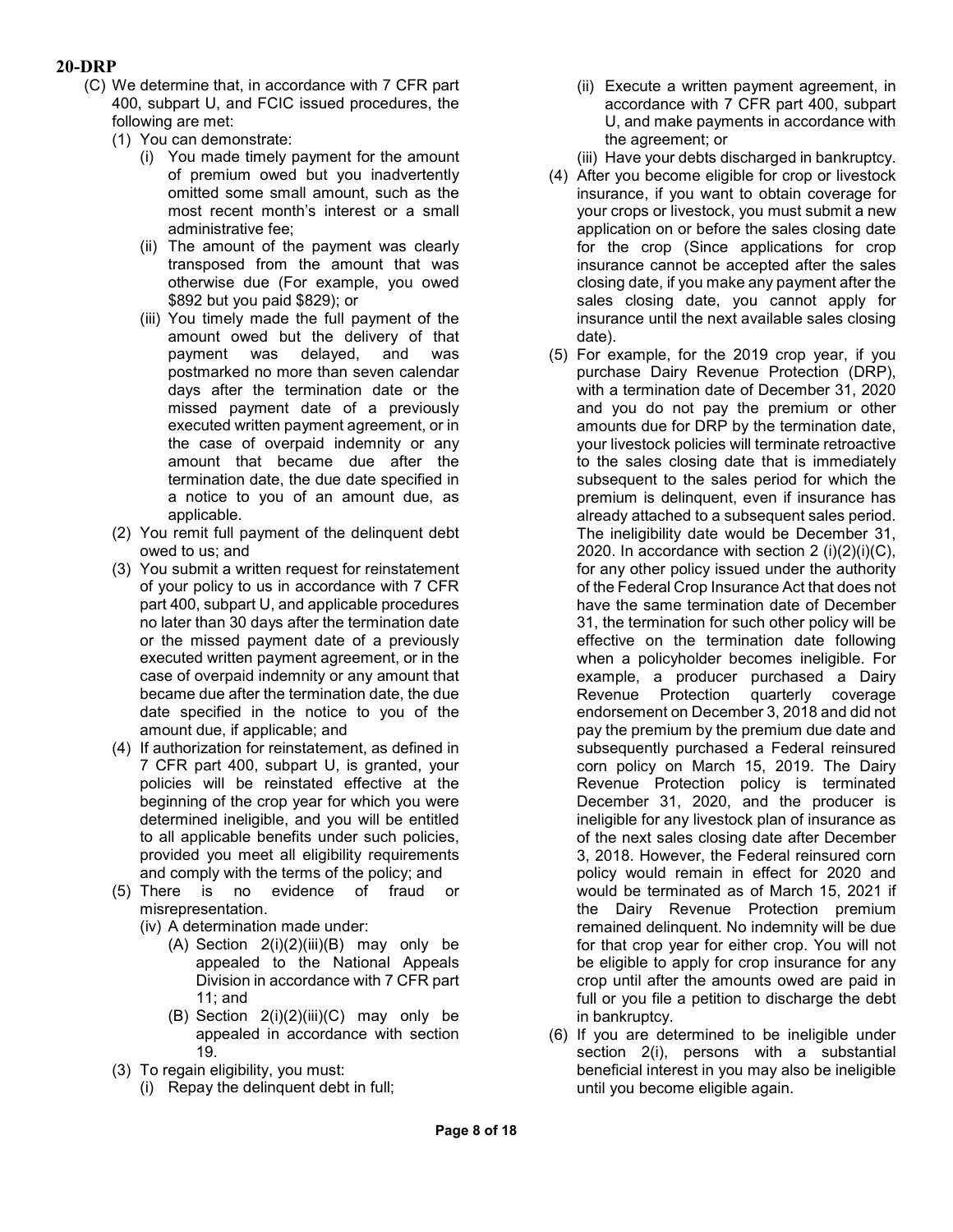- (j) In cases where there has been a death, disappearance, judicially declared incompetence, or dissolution of any insured person:
	- (1) If any married individual insured dies, disappears, or is judicially declared incompetent, the named insured on the policy will automatically convert to the name of the spouse if:
		- (i) The spouse was included on the policy as having a substantial beneficial interest in the named insured; and
		- (ii) The spouse has a share of the crop.
	- (2) The provisions in section  $2(i)(3)$  will be applicable if:
		- (i) Any partner, member, shareholder, etc., of an insured entity dies, disappears, or is judicially declared incompetent, and such event automatically dissolves the entity; or
		- (ii) An individual, whose estate is left to a beneficiary other than a spouse or left to the spouse and the criteria in section 2(j)(1) are not met, dies, disappears, or is judicially declared incompetent.
	- (3) If section 2(j)(2) applies and the death, disappearance, or judicially declared incompetence occurred:
		- (i) More than 30 days before the cancellation date, the policy is automatically canceled as of the cancellation date and a new application must be submitted; or
		- (ii) Thirty days or less before the cancellation date, or after the cancellation date, the policy will continue in effect through the crop year immediately following the cancellation date and be automatically canceled as of the cancellation date immediately following the end of the insurance period for the crop year, unless canceled by the cancellation date prior to the start of the insurance period:
			- (A) A new application for insurance must be submitted prior to the sales closing date for coverage for the subsequent crop year; and
			- (B) Any indemnity will be paid to the person or persons determined to be beneficially entitled to the payment and such person or persons must comply with all policy provisions and pay the premium.
		- (4) If any insured entity is dissolved for reasons other than death, disappearance, or judicially declared incompetence:
			- (i) Before the cancellation date, the policy is automatically canceled as of the cancellation date and a new application must be submitted; or
- (ii) On or after the cancellation date, the policy will continue in effect through the crop year immediately following the cancellation date and be automatically canceled as of the cancellation date immediately following the end of the insurance period for the crop year, unless canceled by the cancellation date prior to the start of the insurance period:
	- (A) A new application for insurance must be submitted prior to the sales closing date for coverage for the subsequent crop year; and
	- (B) Any indemnity will be paid to the person or persons determined to be beneficially entitled to the payment and such person or persons must comply with all policy provisions and pay the premium.
- (5) If section 2(j)(2) or (4) applies, a remaining member of the insured person or the beneficiary is required to report to us the death, disappearance, judicial incompetence, or other event that causes dissolution not later than the next cancellation date, except if section  $2(i)(3)(ii)$  applies, notice must be provided by the cancellation date for the next crop year. If notice is not provided timely, the provisions of section  $2(i)(2)$  or (4) will apply retroactive to the date such notice should have been provided and any payments made after the date the policy should have been canceled must be returned.
- (k) We may cancel your policy if no premium is earned for three consecutive years.
- (l) The cancellation date is June 30 for the policy.
- (m) Any person may sign any document relative to crop insurance coverage on behalf of any other person covered by such a policy, provided that the person has a properly executed power of attorney or such other legally sufficient document authorizing such person to sign. You are still responsible for the accuracy of all information provided on your behalf and may be subject to any applicable consequences, if any information has been misreported.

## **3. Insurance Coverage**

- (a) Insurance coverage consists of your liability and premium for the quarterly insurance period, as shown on your summary of coverage.
- (b) A quarterly coverage endorsement must be submitted on our form within the sales period for each quarterly insurance period in which you desire coverage. There can be multiple quarterly coverage endorsements for the same quarterly insurance period but they cannot cover the same milk.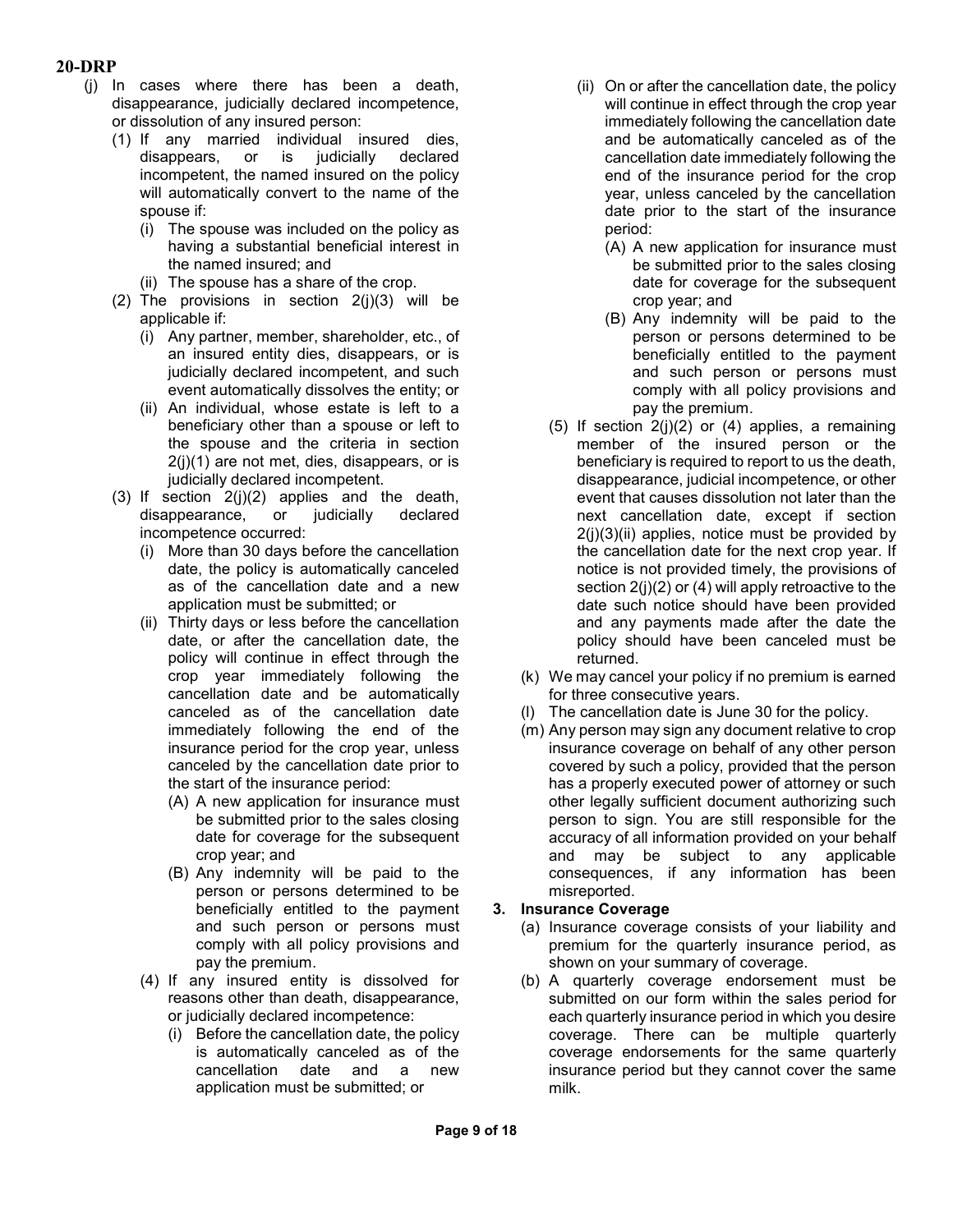- (c) The quarterly coverage endorsement must include the following information, as applicable:
	- (1) You must choose either the class pricing option or the component pricing option.
		- (i) If you choose the class pricing option, you must include the following information;
			- (A) Declared class III price weighting factor between 0 percent and 100 percent, in 5 percentage point increments; and
			- (B) Default class IV price weighting factor, which is 1.00 minus declared class III price weighting factor.
		- (ii) If you choose the component pricing option, you must include the following information;
			- (A) The declared butterfat test elected by you can be no less than 3.25 pounds and no more than 5 pounds, in 0.05 pound increments.
			- (B) The declared protein test elected by you can be no less than 2.75 pounds and no more than 4 pounds, in 0.05 pound increments.,
	- (2) Your selected quarterly insurance period;
	- (3) Your declared covered milk production;
	- (4) Your coverage level (You must choose a coverage level between 80 and 95 percent, in increments of five percentage points, and you may choose a different coverage level for each type and practice indicated on the quarterly coverage endorsement);
	- (5) Your declared share at time coverage begins (You must provide the name(s) of other persons sharing in the insured milk if applicable); and
	- (6) Your selected protection factor (You must choose a protection factor between 1.00 and 1.5 in 0.05 increments and you may choose a different protection factor for each type and practice indicated on the quarterly coverage endorsement).
- (d) Your milk production worksheet is due in the event of loss in accordance with section 7(b).
	- (1) The milk production worksheet must be accompanied by milk marketing records corresponding to the quarter insured from the insured dairy operation's milk cooperative or milk handler that provides records of the actual milk deliveries and, if applicable, the component levels in the milk sold.
	- (2) The milk marketing records shall show:
		- (i) The name, address, Grade A identifier assigned by a duly constituted regulatory agency, and payroll number or similar identifier of the producer;
- (ii) The daily and total pounds, and the month and dates such milk was received from that producer; and
- (iii) If the component price option elected, the total pounds of butterfat and protein contained in the producer's milk.
- (e) No indemnity will be due you, but you will still be responsible for any premiums owed, if we find that your milk production worksheet:
	- (1) Is not supported by written verifiable records to support the information provided in section 3(d); or
	- (2) Fails to accurately report milk marketings or other material information.
- (f) Coverage can be purchased at any time during the sales period.
- (g) Sales of Dairy Revenue Protection will be suspended for the next sales period if unforeseen and extraordinary events occur that interfere with the effective functioning of the milk commodity markets or milk production reports, as determined by RMA.
- (h) In the event of a limit movement of any milk futures expiring during the insured period, sales of Dairy Revenue Protection will be suspended.
- (i) Sales of Dairy Revenue Protection will be suspended on the calendar days on which USDA releases the Milk Production report, the Cold Storage report, or the Dairy Products report, as well as any other days that for any reason Dairy Revenue Protection offer prices are not published in the actuarial documents.

## **4. Causes of Loss**

This policy provides insurance only for the difference between the final revenue guarantee and actual milk revenue, times your actual share and protection factor, caused by natural occurrences in market prices and yields in your pooled production region. This policy does not insure against the death or other loss or destruction of your dairy cattle, or against any other loss or damage of any kind whatsoever.

## **5. Premium**

- (a) The premium is earned and payable at the time coverage begins. You will be billed for the premium not earlier than the premium billing date specified in the actuarial documents.
- (b) The premium is shown on your summary of coverage.
- (c) The premium will be based on the information you provide on your application and quarterly coverage endorsement.
- (d) The premium will be based on your declared share. Premium will not be reduced if your declared share is greater than your actual share.
- (e) If you qualify as a beginning farmer or rancher; or veteran farmer or rancher, your premium subsidy will be ten percentage points greater than the premium subsidy that you would otherwise receive,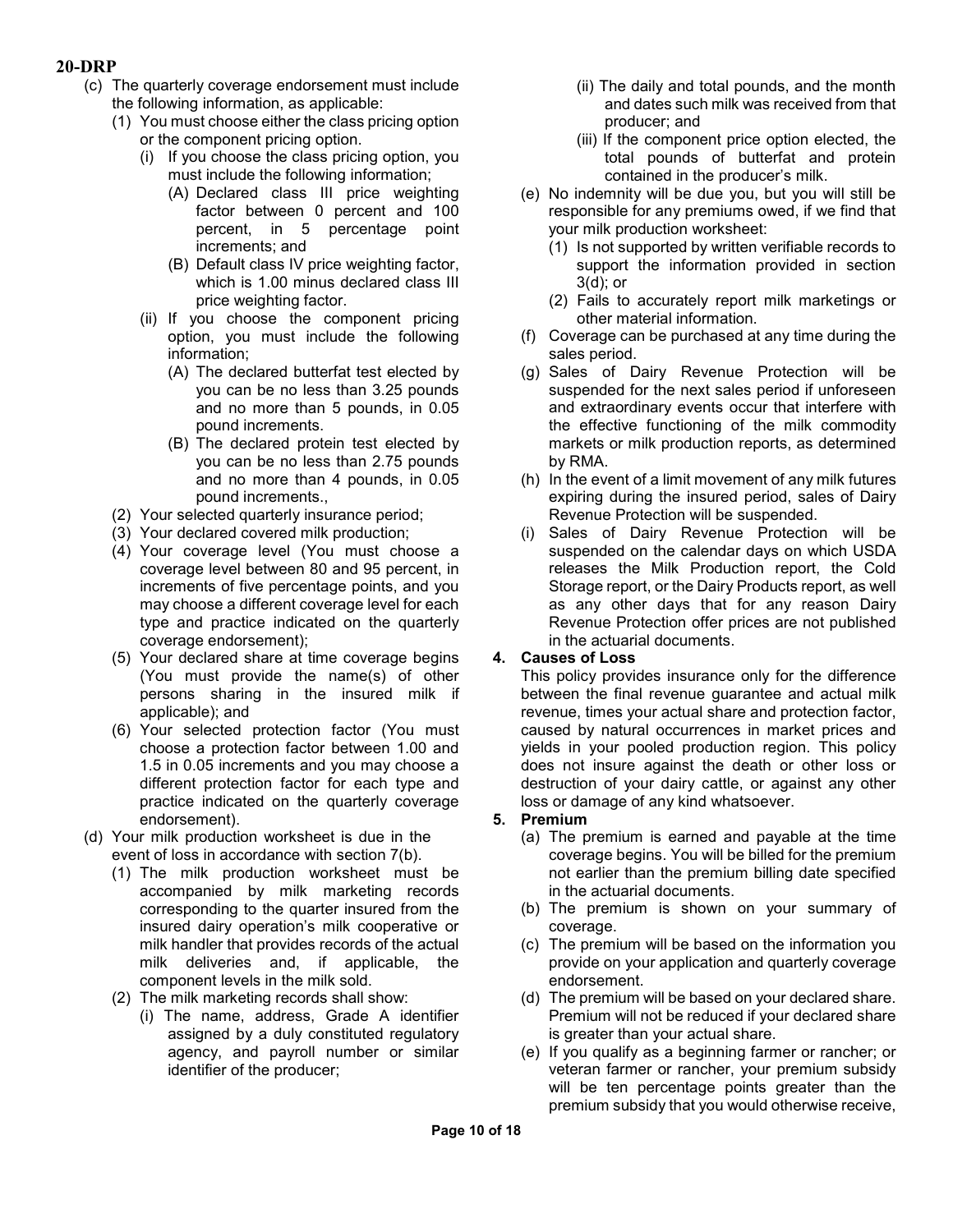unless otherwise specified in the Special Provisions;

- (f) You will be ineligible for any premium subsidy paid on your behalf by FCIC for any policy issued by us if:
	- (1) USDA determines you have committed a violation of the highly erodible land conservation or wetland conservation provisions of 7 CFR part 12 as amended by the Agricultural Act of 2014; or
	- (2) You have not filed form AD-1026 with FSA for the reinsurance year by the premium billing date.
		- (i) Notwithstanding section 5(e)(2), you may be eligible for premium subsidy without having a timely filed form AD–1026:
			- (A) For the initial reinsurance year if you certify by the premium billing date for your policy that you meet the qualifications as outlined in FCIC approved procedures for producers who are new to farming, new to crop insurance, a new entity, or have not previously been required to file form AD-1026; or
			- (B) If FSA approves relief for failure to timely file due to circumstances beyond your control or failure to timely provide adequate information to complete the form AD-1026 in accordance with the provisions contained in 7 CFR part 12.
		- (ii) To be eligible for premium subsidy paid on your behalf by FCIC, it is your responsibility to assure you meet all the requirements for:
			- (A) Compliance with the conservation provisions specified in section 5(e)(1) of this section; and
			- (B) Filing form AD-1026, to be properly identified as in compliance with the conservation provisions specified in section 5(e)(1) of this section.
- (g) Premium owed by you will be offset from an indemnity due you. The date of payment for the purpose of determining whether you have a delinquent debt will be the date that you submit the claim for indemnity.

# **6. Quarterly Insurance Period**

- (a) Coverage begins on your declared covered milk production on the first day of the quarterly insurance period of the insured quarter as shown on your summary of coverage.
- (b) Coverage ends on your declared covered milk production on the end of insurance date for the quarterly insurance period as shown in the actuarial documents.
- **7. Determining Indemnities**
- (a) In the case of a payable loss on insured milk, we will send you a notice of probable loss approximately ten days after all Dairy Revenue Protection data applicable for the quarterly insurance period are released.
- (b) In order to receive an indemnity, you must submit a claim to us on our form and include all required documents, including the milk production worksheet, within sixty days (60) days following the date the notice of probable loss is issued.
- (c) In the event of loss covered by this policy, we will settle your claim by subtracting the actual milk revenue from the final revenue guarantee, and then multiplying by the protection factor multiplied by your actual share. If the result is greater than zero, an indemnity will be paid to you in this amount.
- (d) Your covered milk production is the amount of milk marketings you declare on your quarterly coverage endorsements but if you do not actually produce the covered milk production declared:
	- (i) If your milk marketings for the quarterly insurance period are at or above 85 percent of the declared covered milk production summed over all quarterly coverage endorsements for the quarterly insurance period, then your covered milk production equals your declared covered milk production, even if your milk marketings are lower than the declared covered milk production; or
	- (ii) If your milk marketings during the quarterly insurance period are less than 85 percent of the declared covered milk production summed over all quarterly coverage endorsements for the quarterly insurance period, then your total covered milk production for this quarterly insurance period shall equal your milk marketings divided by 85 percent.
		- (A) For example, two separate quarterly coverage endorsements are purchased at different points in time for a single quarterly insurance period, endorsement A has 1,500,000 pounds of declared covered milk production and endorsement B has 500,000 pounds of declared covered milk production for a total of 2,000,000 pounds. The milk marketings are 1,200,000 pounds of milk for the quarter. The total covered milk production for all quarterly coverage endorsements shall be 1,200,000 pounds divided by .85 which equals 1,411,765 pounds.
		- (B) The covered milk production for each quarterly coverage endorsement will be determined by total covered milk production multiplied by declared covered milk production divided by total declared covered milk production.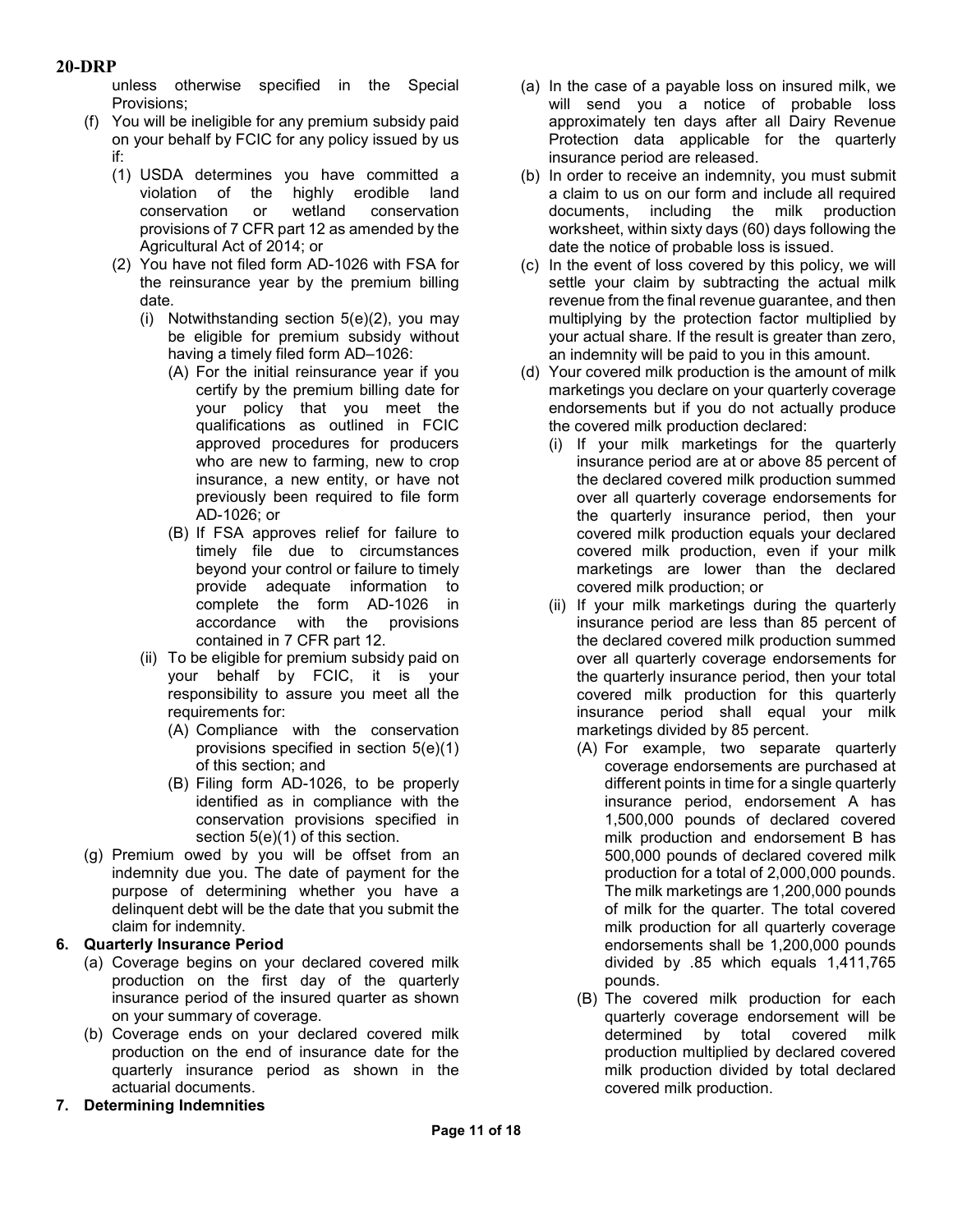- (C) For example, endorsement A, 1,411,765 pounds total covered milk production multiplied by (1,500,000 divided by 2,000,000) equals 1,058,824 pounds covered milk production for this endorsement.
- (D) Endorsement B, 1,411,765 pounds total covered milk production multiplied by (500,000 divided by 2,000,000) equals 352,941 pounds covered milk production for this endorsement.
- (E) Premium will be due in accordance with section 5, which uses your declared covered milk production, and your premium will not be reduced as a result of any recalculations in the covered milk production calculations of section 7(d).
- (e) If you elected the component pricing option, your coverage is based on your declared butterfat test and protein tests. However, to receive your full coverage your average actual butterfat test and average actual protein test component levels for milk sold during the quarterly insurance period as indicated on your milk production worksheet must not be less than 90 percent of the declared butterfat test or declared protein test. The final butterfat test and final protein test used to calculate the final component pricing milk revenue and the actual component pricing milk revenue for indemnity calculation purposes is determined as follows;
- (i) If either actual component test is less than 90 percent, then, as applicable, the final butterfat test and/or final protein test will be the actual determined test value percent divided by .90. For example, if the declared butterfat test is 5.00 pounds, the policy holder's average butterfat test during the quarter must equal or exceed 4.50 pounds. If the actual butterfat test is 3.80 pounds, the final butterfat test will be 4.22 pounds.
- (ii) For either actual component test that is at least 90 percent of the declared, then, as applicable, the final butterfat test and/or final protein test will equal the declared butterfat test or declared protein test. For example, if the declared protein test is 4.00 pounds, and the policy holder's average actual protein test during the quarter is 3.80 pounds, the final protein test will be 4.00 pounds.
- (iii) Premium will be due in accordance with section 5 and the component calculations of section 7(e) will not result in a premium refund.
- (f) If you qualify for an indemnity under the terms and conditions of this policy, the indemnity payment shall be made within thirty (30) days following receipt by us of the properly executed claim form.
- (g) In the event that NASS does not publish information needed to determine state milk per cow or other information needed in your pooled production region, then the values for the actual milk production per cow will be set equal to the expected milk production per cow.
- (h) Indemnities will be calculated using the same USDA pricing methodologies, yield formulas and factors in effect at the time the coverage was established.

# **8. Conformity to Food Security Act**

Although your violation of a number of federal statutes, including the Act, may cause cancellation or termination of the policy or may cause the policy to become void, you should be specifically aware that your policy will be canceled if you are determined to be ineligible to receive benefits under the Act due to violation of the controlled substance provisions (title XVII) of the Food Security Act of 1985 (Pub. L. 99-198) and the regulations published at 7 CFR part 400, subpart F. We will recover any and all monies paid to you or received by you during your period of ineligibility, and your premium will be refunded, less a reasonable amount for expenses and handling not to exceed 20 percent of the total premium.

## **9. Amounts Due Us**

- (a) Interest will accrue at the rate of 1.25 percent simple interest per calendar month on any unpaid amount owed to us or on any unpaid administrative fees owed to FCIC.
	- (1) For the purpose of premium amounts owed to us or administrative fees owed to FCIC, interest will start to accrue on the first day of the month following the issuance of the notice by us, provided that a minimum of 30 days have passed from the premium billing date specified in the actuarial documents.
	- (2) We will collect any unpaid amounts owed to us and any interest owed thereon, and, prior to the termination date, we will collect any administrative fees and interest owed thereon to FCIC.
	- (3) After the termination date, FCIC will collect any unpaid administrative fees and any interest owed thereon for any catastrophic risk protection policy and we will collect any unpaid administrative fees and any interest owed thereon for additional coverage policies.
- (b) For the purpose of any other amounts due us, such as repayment of indemnities found not to have been earned, interest will start to accrue on the date that notice is issued to you for the collection of the unearned amount.
	- (1) Amounts found due under this paragraph will not be charged interest if payment is made within 30 days of issuance of the notice by us.
	- (2) The amount will be considered delinquent if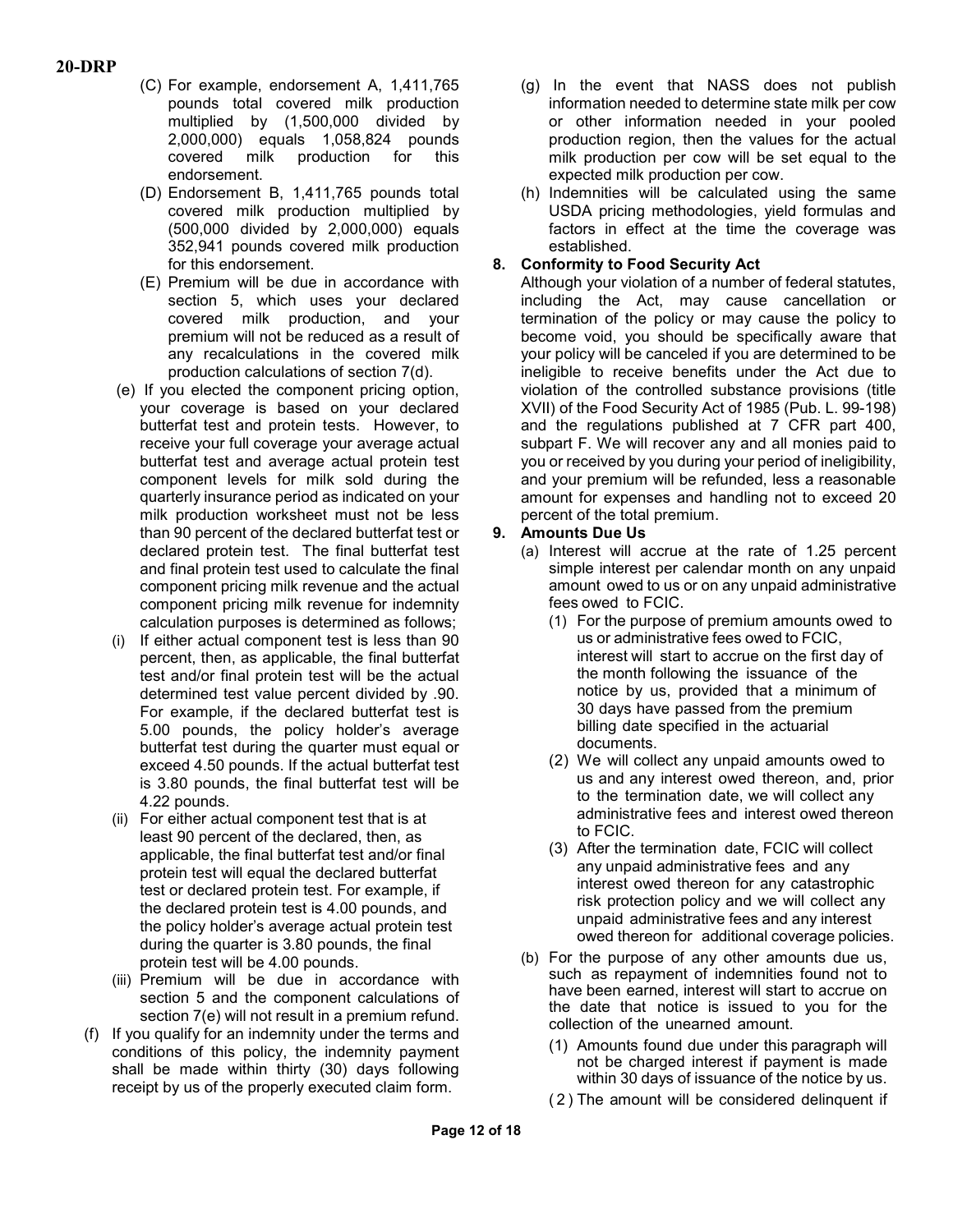not paid within 30 days of the date the notice is issued by us.

- (c) All amounts paid will be applied first to expenses of collection (see subsection (d) of this section), if any, second to the reduction of accrued interest, and then to the reduction of the principal balance.
- (d) If we determine that it is necessary to contract with a collection agency or to employ an attorney to assist in collection, you agree to pay all of the expenses of collection.
- (e) The portion of the amounts owed by you for a policy authorized under the Act that are owed to FCIC may be collected in part through administrative offset from payments you receive from United States government agencies in accordance with 31 U.S.C. chapter 37. Such amounts include all administrative fees, and the share of the overpaid indemnities and premiums retained by FCIC plus any interest owed thereon.

## **10. Payment and Interest Limitations**

We will pay simple interest computed on the net indemnity ultimately found to be due by us or by a final judgment of a court of competent jurisdiction, from and including the 61st day after the date you sign, date, and submit to us the properly completed claim on our form. Interest will be paid only if the reason for our failure to timely pay is NOT due to your failure to provide information or other material necessary for the computation or payment of the indemnity. The interest rate will be that established by the Secretary of the Treasury under section 12 of the Contract Disputes Act of 1978 (41 U.S.C. 611) and published in the Federal Register semiannually on or about January 1 and July 1 of each year, and may vary with each publication.

# **11. Concealment, Misrepresentation or Fraud**

- (a) If you have falsely or fraudulently concealed the fact that you are ineligible to receive benefits under the Act or if you or anyone assisting you has intentionally concealed or misrepresented any material fact relating to this policy:
	- (1) This policy will be voided; and
	- (2) You may be subject to remedial sanctions in accordance with 7 CFR part 400, subpart R.
- (b) Even though the policy is void, you will still be required to pay 20 percent of the premium that you would otherwise be required to pay to offset costs incurred by us in the service of this policy. If previously paid, the balance of the premium will be returned.
- (c) Voidance of this policy will result in you having to reimburse all indemnities paid for the crop year in which the voidance was effective.
- (d) Voidance will be effective on the first day of the quarterly insurance period for the crop year in which the act occurred and will not affect the policy for subsequent crop years unless a violation of this section also occurred in such crop years.
- (e) If you willfully and intentionally provide false or inaccurate information to us or FCIC or you fail

to comply with a requirement of FCIC, in accordance with 7 CFR part 400, subpart R, FCIC may impose on you:

- (1) A civil fine for each violation in an amount not to exceed the greater of:
	- (i) The amount of the pecuniary gain obtained as a result of the false or inaccurate information provided or the noncompliance with a requirement of FCIC; or
	- (ii) \$10,000; and
- (2) A disqualification for a period of up to 5 years from receiving any monetary or non-monetary benefit provided under each of the following:
	- (i) Any crop insurance policy offered under the Act;
	- (ii) The Farm Security and Rural Investment Act of 2002 (7 U.S.C. 7333 et seq*.*);
	- (iii) The Agricultural Act of 1949 (7 U.S.C. 1421 et seq*.*);
	- (iv) The Commodity Credit Corporation Charter Act (15 U.S.C. 714 et seq*.*);
	- (v) The Agricultural Adjustment Act of 1938 (7 U.S.C. 1281 et seq.);
	- (vi) Title XII of the Food Security Act of 1985 (16 U.S.C. 3801 et seq*.*);
	- (vii) The Consolidated Farm and Rural Development Act (7 U.S.C. 1921 et seq*.*); and
	- (viii)Any federal law that provides assistance to a producer of an agricultural commodity affected by a crop loss or a decline in the prices of agricultural commodities.

## **12. Transfer of Coverage and Right to Indemnity**

If you transfer any of the ownership interest in your milk during the crop year, you may transfer your coverage rights, if the transferee is eligible for crop or livestock insurance.

- (a) We will not be liable for any more than the liability determined in accordance with your policy that existed before the transfer occurred.
- (b) The transfer of coverage rights must be on our form and will not be effective until approved by us in writing.
- (c) Both you and the transferee are jointly and severally liable for the payment of the premium.
- (d) The transferee has all rights and responsibilities under this policy consistent with the transferee's interest.
- (e) If the transferee is not eligible for insurance under this policy for any reason, and the transfer occurs before the final 30 days of the quarterly insurance period, then the transferred portion of the coverage will be terminated and no premium for that portion will be refunded.

## **13. Assignment of Indemnity**

(a) You may assign your right to an indemnity for the crop year only to creditors or other persons to whom you have a financial debt or other pecuniary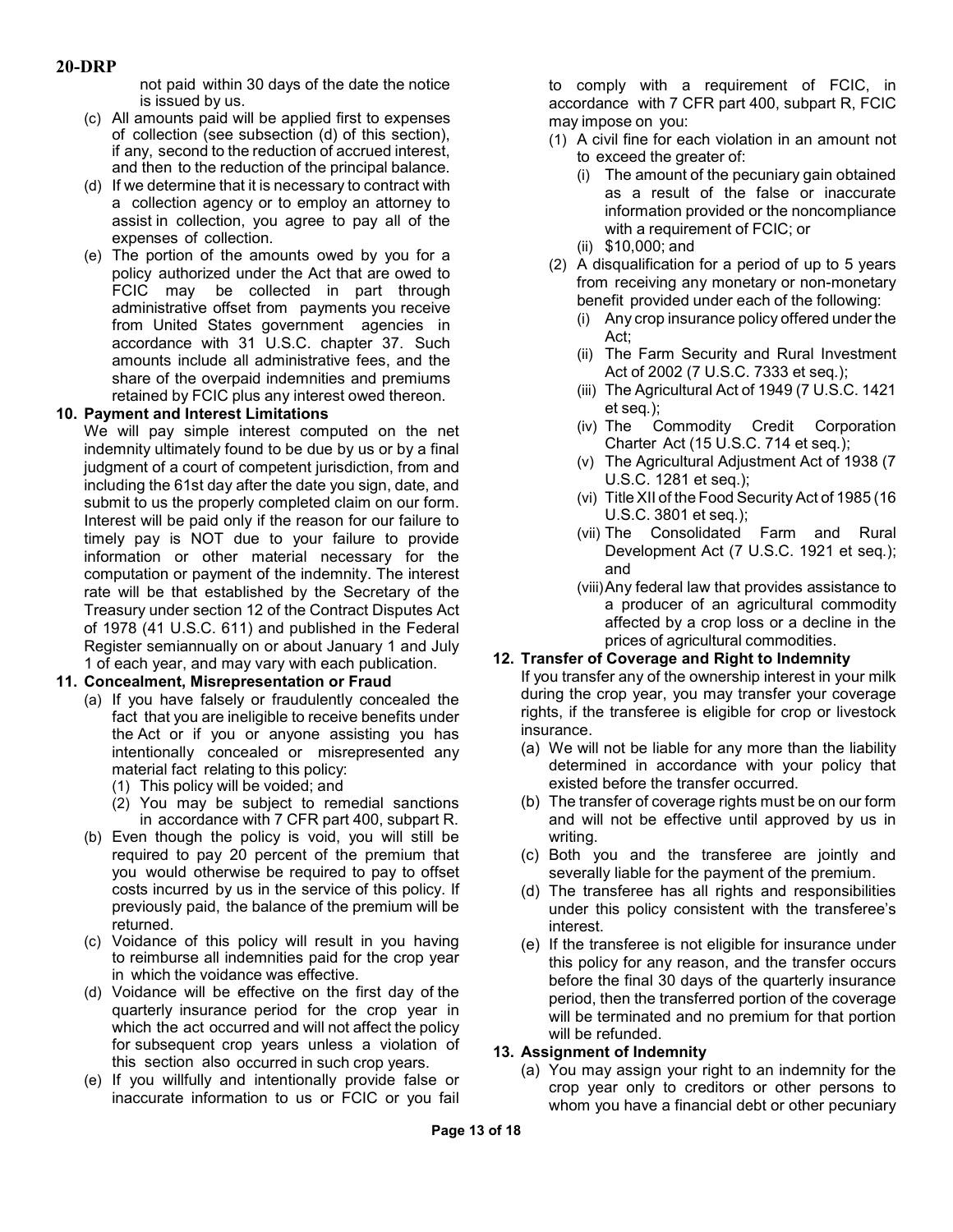obligation. You may be required to provide proof of the debt or other pecuniary obligation before we will accept the assignment of indemnity.

- (b) All assignments must be on our form and must be provided to us. Each assignment form may contain more than one creditor or other person to whom you have a financial debt or other pecuniary obligation.
- (c) Unless you have provided us with a properly executed assignment of indemnity, we will not make any payment to a lienholder or other person to whom you have a financial debt or other pecuniary obligation even if you may have a lien or other assignment recorded elsewhere. Under no circumstances will we be liable:
	- (1) To any lienholder or other person to whom you have a financial debt or other pecuniary obligation where you have failed to include such lienholder or person on a properly executed assignment of indemnity provided to us; or
	- (2) To pay to all lienholders or other persons to whom you have a financial debt or other pecuniary obligation any amount greater than the total amount of indemnity owed under the policy.
- (d) If we have received the properly executed assignment of indemnity form:
	- (1) Only one payment will be issued jointly in the names of all assignees and you; and
	- (2) Any assignee will have the right to submit all loss notices and forms as required by the policy.
- (e) If you have suffered a loss from an insurable cause and fail to file a claim for indemnity within the period specified in section 7(b), the assignee may submit the claim for indemnity not later than 15 days after the period for filing a claim has expired. We will honor the terms of the assignment only if we can accurately determine the amount of the claim. However, no action will lie against us for failure to do so.

## **14. Descriptive Headings**

The descriptive headings of the various policy provisions are formulated for convenience only and are not intended to affect the construction or meaning of any of the policy provisions.

## **15. Notices**

- (a) All notices required to be given by you must be in writing and received by the insurance agent identified in your application within the designated time unless otherwise provided by the notice requirement.
	- (1) Notices required to be given immediately may be by telephone or in person and confirmed in writing.
	- (2) Time of the notice will be determined by the time of our receipt of the written notice. If the

date by which you are required to submit a report or notice falls on Saturday, Sunday, or a federal holiday, or if your agent's office is, for any reason, not open for business on the date you are required to submit such notice or report, such notice or report must be submitted on the next business day.

(b) All policy provisions, notices and communications required to be sent by us to you will be provided by electronic means, unless we do not have the ability to transmit such information to you by electronic means; or you elect to receive a paper copy of such information.

## **16. Applicability of State and Local Statutes**

If the provisions of this policy conflict with statutes of the state or locality in which this policy is issued, the policy provisions will prevail. State and local laws and regulations in conflict with federal statutes or regulations do not apply to this policy.

## **17. Other Insurance**

Nothing in this section prevents you from obtaining other insurance not authorized under the Act. However, unless specifically required by policy provisions, you must not obtain any other livestock insurance issued under the authority of the Act on the insured milk. If you cannot demonstrate that you did not intend to have more than one policy or endorsement in effect, you may be subject to the consequences authorized under this policy, the Act, or any other applicable statute. If you can demonstrate that you did not intend to have more than one policy in effect (For example, an application to transfer your policy or written notification to an insurance provider that states you want to purchase, or transfer, insurance and you want any other policies for the crop canceled would demonstrate you did not intend to have duplicate policies), and:

- (1) Both are for Dairy Revenue Protection policies, the policy with the earliest date of application will be in force and the other policy will be void, unless both policies are with:
	- (i) The same insurance provider and the insurance provider agrees otherwise; or
	- (ii) Different insurance providers and both insurance providers agree otherwise.
- (2) One policy is Dairy Revenue Protection and the other is a livestock policy insuring the same milk for the quarterly insurance period, the policy with the earliest date of endorsement for the quarterly insurance period will be in force and the other endorsement will be void.

#### **18. Access to Insured Milk and Records, and Record Retention**

- (a) We, and any employee of USDA, reserve the right to examine your dairy herd, and all records relating to sale of the milk as often as we reasonably require during the record retention period.
- (b) For three years after the end of the quarterly insurance period, you must retain, and provide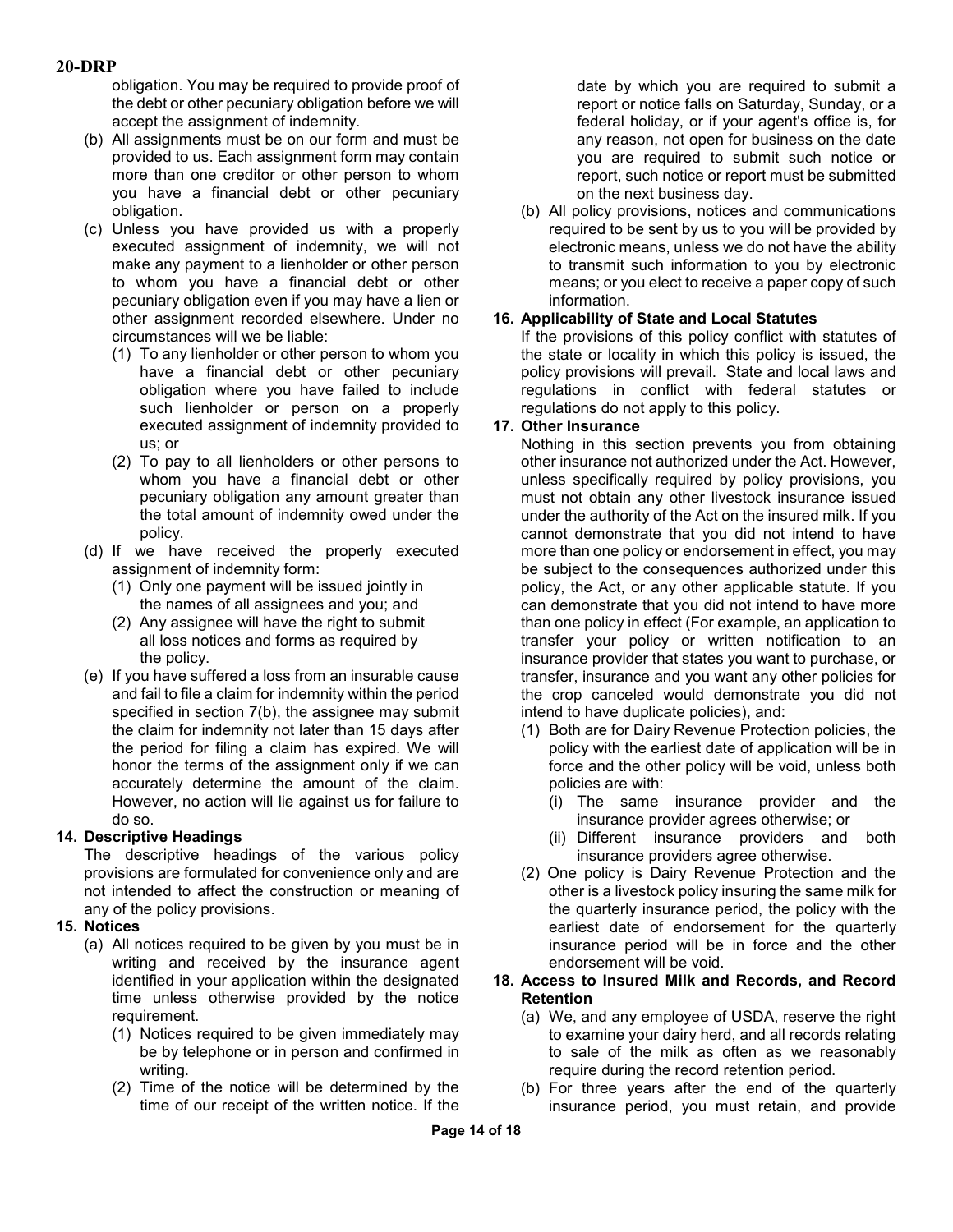upon our request, or the request of any USDA employee, complete records of the purchase, feeding (used to determine capacity only), shipment, sale, or other disposition of all the insured milk.

- (1) You must also provide upon our request, or the request of any USDA employee, separate records showing the same information from any milk not insured.
- (2) We may extend the record retention period beyond three years by notifying you of such extension in writing.
- (3) Your failure to keep and maintain such records will result in no indemnity being due and since the denial of indemnity is based on a breach of the policy for the quarterly insurance period, you will still be required to pay all premiums owed.
- (c) Any person designated by us, and any employee of USDA, will, at any time during the record retention period, have access:
	- (1) To any records relating to this insurance at any location where such records may be found or maintained; and
	- (2) To the farm.
- (d) By applying for insurance under the authority of the Act or by continuing insurance for which you previously applied, you authorize us, or any person acting for us, to obtain records relating to the insured milk from any person who may have custody of those records including, but not limited to, packers, banks, shippers, sale barns, terminals, cooperatives, associations, and accountants. You must assist us in obtaining all records that we request from third parties.
- **19. Mediation, Arbitration, Appeal, Reconsideration, and Administrative and Judicial Review.**
	- (a) If you and we fail to agree on any determination made by us, the disagreement may be resolved through mediation in accordance with section 19(g). If resolution cannot be reached through mediation, or you and we do not agree to mediation, the disagreement must be resolved through arbitration in accordance with the rules of the American Arbitration Association (AAA), except as provided in sections 19(c) and (f), and unless rules are established by FCIC for this purpose. Any mediator or arbitrator with a familial, financial or other business relationship to you or us, or our agent or loss adjuster, is disqualified from hearing the dispute.
		- (1) All disputes involving determinations made by us are subject to mediation or arbitration. However, if the dispute in any way involves a policy or procedure interpretation, regarding whether a specific policy provision or procedure is applicable to the situation, how it is applicable, or the meaning of any policy

provision or procedure, either you or we must obtain an interpretation from FCIC in accordance with 7 CFR part 400, subpart X or such other procedures as established by FCIC.

- (i) Any interpretation by FCIC will be binding in any mediation or arbitration.
- (ii) Failure to obtain any required interpretation from FCIC will result in the nullification of any agreement or award.
- (iii) An interpretation by FCIC of a procedure may be appealed to the National Appeals Division in accordance with 7 CFR part 11.
- (2) Unless the dispute is resolved through mediation, the arbitrator must provide to you and us a written statement describing the issues in dispute, the factual findings, the determinations and the amount and basis for any award and breakdown by claim for any award. The statement must also include any amounts awarded for interest.
	- (i) Failure of the arbitrator to provide such written statement will result in the nullification of all determinations of the arbitrator.
	- (ii) All agreements reached through settlement, including those resulting from mediation, must be in writing and contain at a minimum a statement of the issues in dispute and the amount of the settlement.
- (b) Regardless of whether mediation is elected:
	- (1) The initiation of arbitration proceedings must occur within one year of the date we denied your claim or rendered the determination with which you disagree, whichever is later;
	- (2) If you fail to initiate arbitration in accordance with section 19(b)(1) and complete the process, you will not be able to resolve the dispute through judicial review;
	- (3) If arbitration has been initiated in accordance with section 19(b)(1) and completed, and judicial review is sought, suit must be filed not later than one year after the date the arbitration decision was rendered; and
	- (4) In any suit, if the dispute in any way involves a policy or procedure interpretation, regarding whether a specific policy provision or procedure is applicable to the situation, how it is applicable, or the meaning of any policy provision or procedure, an interpretation must be obtained from FCIC in accordance with 7 CFR part 400, subpart X or such other procedures as established by FCIC. Such interpretation will be binding.
- (c) Any decision rendered in arbitration is binding on you and us unless judicial review is sought in accordance with section 19(b)(3). Notwithstanding any provision in the rules of the AAA, you and we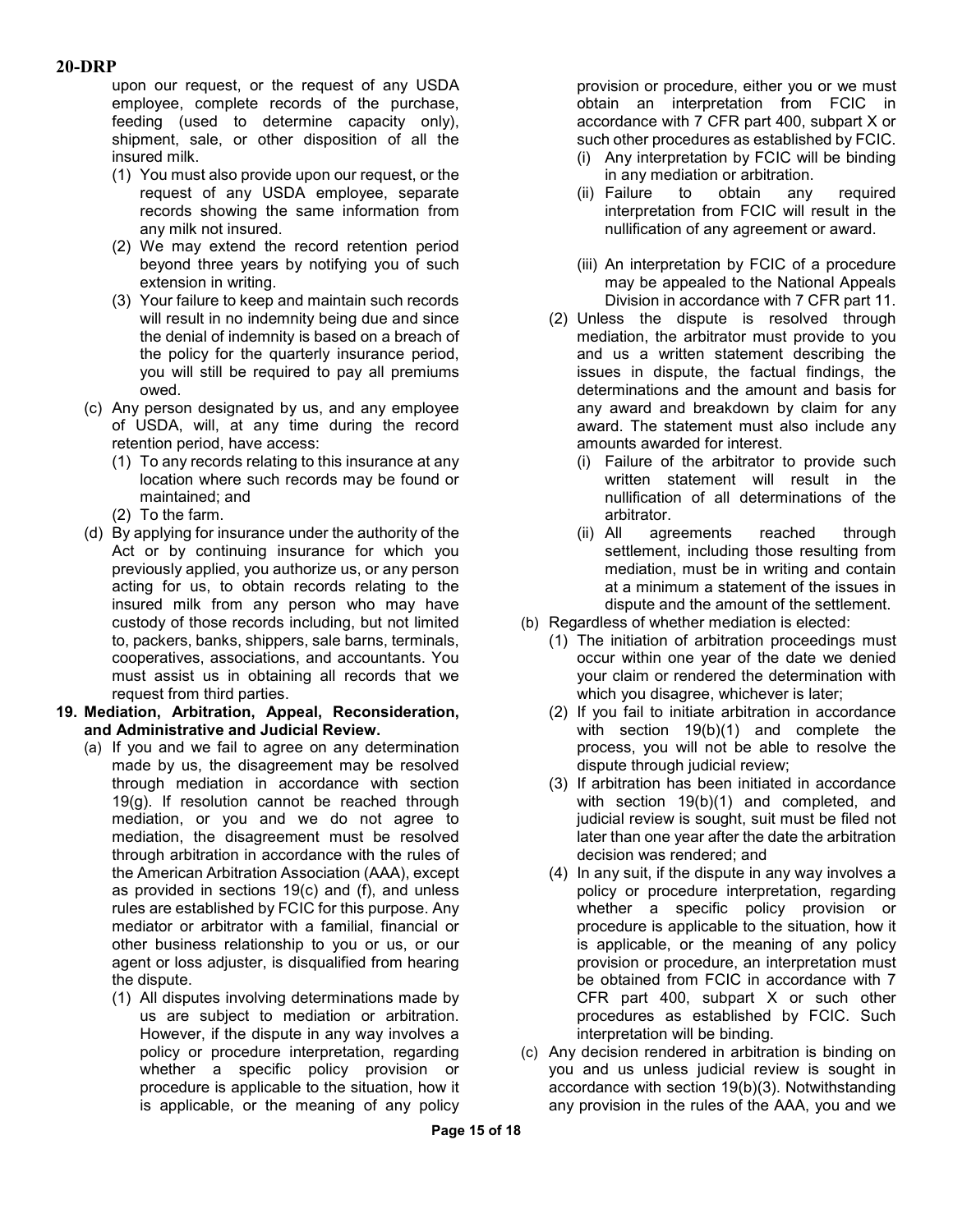have the right to judicial review of any decision rendered in arbitration.

- (d) If you disagree with any determination made by FCIC or any claim where FCIC is directly involved in the claims process or directs us in the resolution of the claim, you may obtain an administrative review in accordance with 7 CFR part 400, subpart J (administrative review) or appeal in accordance with 7 CFR part 11 (appeal).
	- (1) If you elect to bring suit after completion of any appeal, such suit must be filed against FCIC not later than one year after the date of the decision rendered in such appeal.
	- (2) Such suit must be brought in the United States district court for the district in which the insured milk is located.
	- (3) Under no circumstances can you recover any attorney fees or other expenses, or any punitive, compensatory or any other damages from FCIC.
- (e) In any mediation, arbitration, appeal, administrative review, reconsideration or judicial process, the terms of this policy, the Act, and the regulations published at 7 CFR chapter IV, including the provisions of 7 CFR part 400, subpart P, are binding. Conflicts between this policy and any state or local laws will be resolved in accordance with section 16. If there are conflicts between any rules of the AAA and the provisions of your policy, the provisions of your policy will control.
- (f) To resolve any dispute through mediation, you and we must both:
	- (1) Agree to mediate the dispute;
	- (2) Agree on a mediator; and
	- (3) Be present, or have a designated representative who has authority to settle the case present, at the mediation.
- (g) Except as provided in section 19(h), no award or settlement in mediation, arbitration, appeal, administrative review or reconsideration process or judicial review can exceed the amount of liability established or which should have been established under the policy, except for interest awarded in accordance with section 10.
- (h) In a judicial review only, you may recover attorney's fees or other expenses, or any punitive, compensatory or any other damages from us only if you obtain a determination from FCIC that we, our agent or loss adjuster failed to comply with the terms of this policy or procedures issued by FCIC and such failure resulted in you receiving a payment in an amount that is less than the amount to which you were entitled. Requests for such a determination should be addressed to the following: USDA/RMA/Deputy Administrator of Compliance/ Stop 0806, 1400 Independence Avenue, SW., Washington, D.C. 20250-0806.
- (i) If FCIC elects to participate in the adjustment of your claim, or modifies, revises or corrects your claim, prior to payment, you may not bring an arbitration, mediation or litigation action against us. You must request administrative review or appeal in accordance with section 19(d).
- (j) Any determination made by FCIC that is a matter of general applicability is not subject to administrative review under 7 CFR part 400, subpart J or appeal under 7 CFR part 11. If you want to seek judicial review of any FCIC determination that is a matter of general applicability, you must request a determination of non-appealability from the Director of the National Appeals Division in accordance with 7 CFR 11.6 before seeking judicial review.

## **20. Contract Changes**

- (a) We may change the terms of your coverage under this policy from year to year.
- (b) Any changes in policy provisions, amounts of insurance, program dates or DRP-CEE, if applicable, can be viewed on RMA's website not later than the contract change date contained in these Provisions (except as allowed herein or as specified in section 3). We may only revise this information after the contract change date to correct clear errors.
- (c) You will be provided changes to the Basic Provisions and Special Provisions not later than 30 days prior to the cancellation date. Acceptance of changes will be conclusively presumed in the absence of notice from you to change or cancel your insurance coverage.
- (d) The contract change date is April 30 preceding the cancellation date.

## **21. Multiple Government Benefits**

If you are eligible to receive an indemnity under this policy and are also eligible to receive benefits for the same loss under any other USDA program, you may receive benefits under both programs, unless specifically limited by the policy or by law.

## **22. Correction of Errors**

- (a) In addition to any other corrections allowed in your policy subject to section 22(b), we may correct:
	- (1) Within 60 days after the sales closing date, any incorrect information on your application or provided by the sales closing date, including identification numbers for you and any person with a substantial beneficial interest in you, to ensure that the eligibility information is correct and consistent with information reported by you to any USDA agency;
	- (2) Within 30 days after the effective date of a quarterly coverage endorsement, information reported to reconcile errors in the information with correct information that has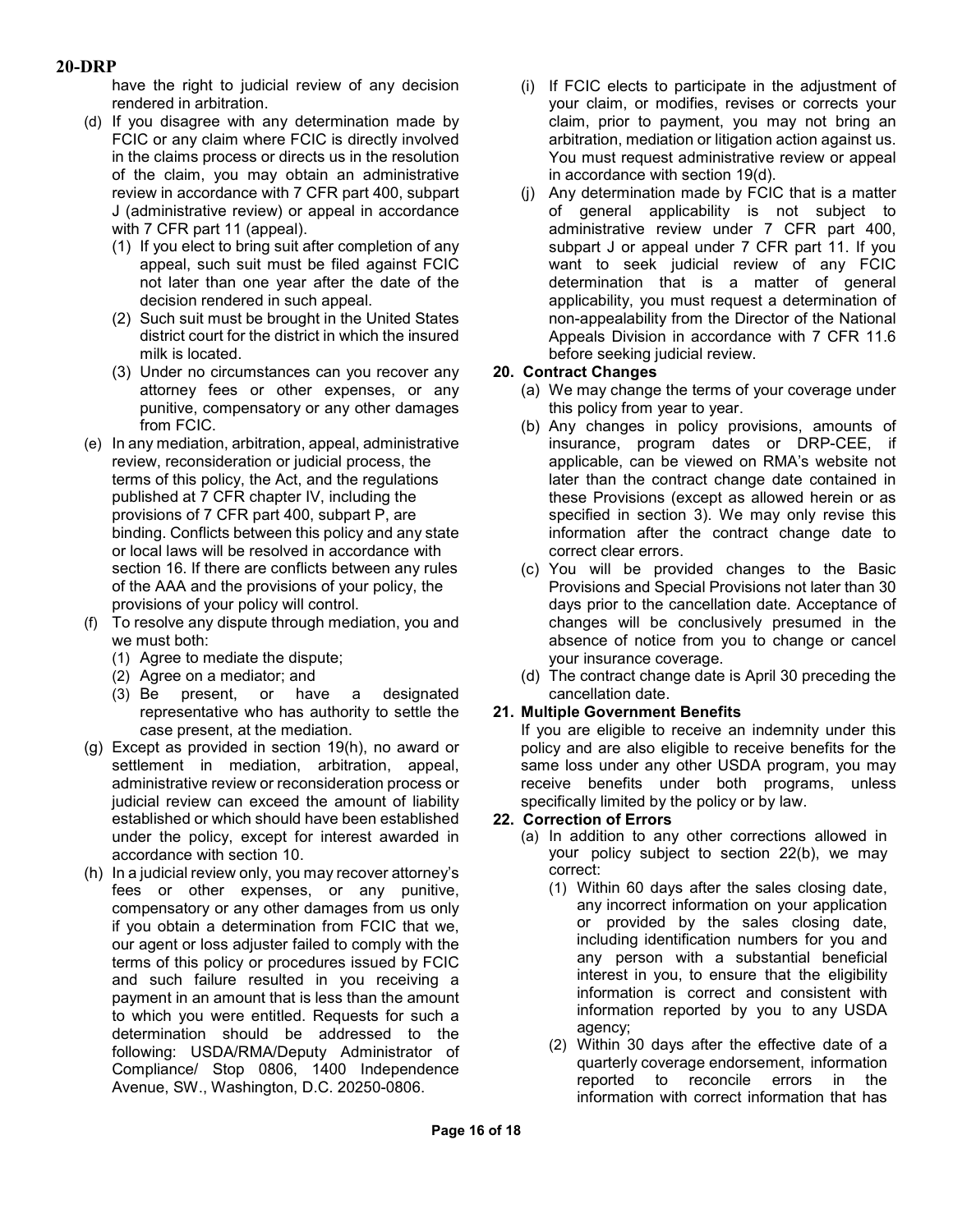been determined by any USDA agency;

- (3) Within 30 days of any subsequent correction of data by FSA, erroneous information corrected as a result of verification of information; and
- (4) At any time, any incorrect information if the incorrect information was caused by electronic transmission errors by us or errors made by any agency within USDA in transmitting the information provided by you for purposes of other USDA programs.
- (b) Corrections may be made but will not take effect for the current crop year if the correction would allow you to:
	- (1) Avoid ineligibility requirements for insurance or obtain a disproportionate benefit under the crop insurance program or any related program administered by the Secretary;
	- (2) Obtain, enhance, or increase an insurance guarantee or indemnity if a cause of loss exists or has occurred before any correction has been made, or avoid premium owed if no loss is likely to occur; or
	- (3) Avoid an obligation or requirement under any Federal or State law.

## **23. Examples**

The following are examples of the calculation of the liability, premium, and indemnity for each of the two options under Dairy Revenue Protection. Your information will likely be different and you should consult the actuarial documents and the policy information. The following facts are for illustration purposes only and apply to each of the examples.

| Declared covered milk<br>production | 1,000,000 pounds     |
|-------------------------------------|----------------------|
| <b>State</b>                        | Wisconsin            |
| Declared share                      | 100%                 |
| <b>Expected milk production</b>     | 6,000 pounds per cow |
| per cow                             | per quarter          |
| Coverage level                      | 95%                  |
| <b>Protection factor</b>            | 1.10                 |
| Subsidy rate                        | 44%                  |

Example 1: Class pricing option:

| <b>Producers Elections/Expected</b> |                        |
|-------------------------------------|------------------------|
| Declared class price                | 50%                    |
| weighting factor                    |                        |
| Expected class III milk             | \$18 per hundredweight |
| price                               |                        |
| Expected class IV milk              | \$17 per hundredweight |
| price                               |                        |

Actuals

| Actual class III milk price | \$15 per hundredweight |
|-----------------------------|------------------------|
| Actual class IV milk price  | \$16 per hundredweight |
| Actual milk production      | 6,120 pounds per cow   |
| per cow                     | per quarter            |
| Milk marketings             | 900,000 pounds         |

#### **Premium calculation**

Step 1. Determine the liability used to calculate the premium

The liability used to calculate the premium is based on the information provided on your application and quarterly coverage endorsement.

Formula: ((expected class III price x declared class price weighting factor) + (expected class IV price x (1 declared class price weighting factor))) x declared covered milk production  $\div$  100 x coverage level x declared share x protection factor.

 $$182,875 = (($18 x 0.5) + ($17 x (1-0.5)) \times 1,000,000$ ÷ 100 x 0.95 x 1.0000 x 1.10

Step 2. Determine the premium The premium rate is based on the simulated losses under the class pricing option. For this example, the premium rate is \$0.024 per dollar of liability. Gross Premium \$4389 = \$182,875 x \$0.024 Subsidy \$1931 = \$4389 x .44 Producer premium \$2458 = \$4389 - \$1931

#### **Indemnity calculation**

Step 1. Determine covered milk production Determine if total milk marketings are greater than 85% of the declared covered milk production summed over all quarterly coverage endorsements for the applicable quarter. 1,000,000 times 0.85 equals 850,000. 900,000 is greater than 850,000. Covered milk production equals 1,000,000.

Step 2. Calculate the final class pricing milk revenue Formula: ((expected class III price x declared class price weighting factor) + (expected class IV price x (1 declared class price weighting factor))) x covered milk production ÷ 100.

 $$175,000 = (($18 x 0.5) + ($17 x (1-0.5)) \times 1,000,000$ ÷ 100

Step 3. Calculate final revenue guarantee for the class pricing option

Formula: final class pricing milk revenue x your coverage level.  $$166,250 = $175,000 \times 0.95$ 

Step 4. Calculate the yield adjustment factor Formula: Actual milk production per cow ÷ expected milk production per cow.  $1.02 = 6{,}120 \div 6{,}000$ 

Step 5. Calculate the class pricing actual milk revenue Formula: ((actual class III price x declared class price weighting factor) + (actual class IV price x (1-declared class price weighting factor))) x covered milk production x yield adjustment factor ÷ 100.  $$158,100 = (($15 x 0.5) + ($16 x (1-0.5)) \times 1,000,000$  $x 1.02 \div 100$ 

Step 6. Calculate the indemnity on class pricing policy If the final revenue guarantee is less than the actual milk revenue, then no indemnity is due. If the final revenue guarantee is greater than the actual milk revenue an indemnity is due. In this example– (final